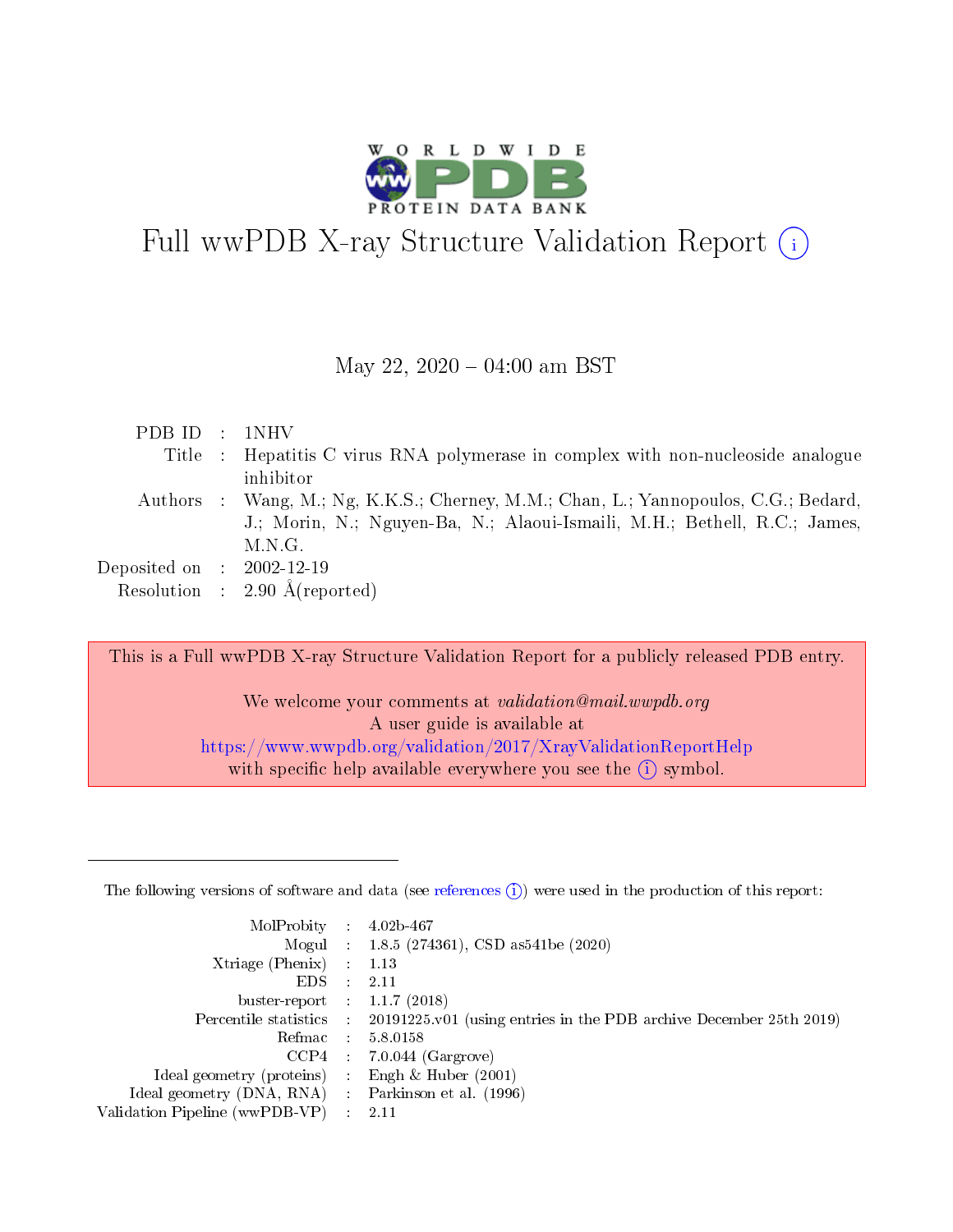# 1 [O](https://www.wwpdb.org/validation/2017/XrayValidationReportHelp#overall_quality)verall quality at a glance  $(i)$

The following experimental techniques were used to determine the structure: X-RAY DIFFRACTION

The reported resolution of this entry is 2.90 Å.

Percentile scores (ranging between 0-100) for global validation metrics of the entry are shown in the following graphic. The table shows the number of entries on which the scores are based.



| Metric                | Whole archive        | Similar resolution                                        |  |  |
|-----------------------|----------------------|-----------------------------------------------------------|--|--|
|                       | $(\#\text{Entries})$ | $(\#\text{Entries}, \text{resolution range}(\text{\AA}))$ |  |  |
| Clashscore            | 141614               | $2172(2.90-2.90)$                                         |  |  |
| Ramachandran outliers | 138981               | $2115(2.90-2.90)$                                         |  |  |
| Sidechain outliers    | 138945               | $2117(2.90-2.90)$                                         |  |  |
| RSRZ outliers         | 127900               | $1906(2.90-2.90)$                                         |  |  |

The table below summarises the geometric issues observed across the polymeric chains and their fit to the electron density. The red, orange, yellow and green segments on the lower bar indicate the fraction of residues that contain outliers for  $\geq=3$ , 2, 1 and 0 types of geometric quality criteria respectively. A grey segment represents the fraction of residues that are not modelled. The numeric value for each fraction is indicated below the corresponding segment, with a dot representing fractions  $\epsilon = 5\%$  The upper red bar (where present) indicates the fraction of residues that have poor fit to the electron density. The numeric value is given above the bar.

| Mol | Chain | Length | Quality of chain |                             |
|-----|-------|--------|------------------|-----------------------------|
|     |       |        | 6%               |                             |
|     |       | 578    | 56%              | 39%<br>$\ddot{\phantom{a}}$ |
|     |       |        | 6%               |                             |
|     |       | 570    | 59%              | 36%<br>$\ddot{\phantom{a}}$ |

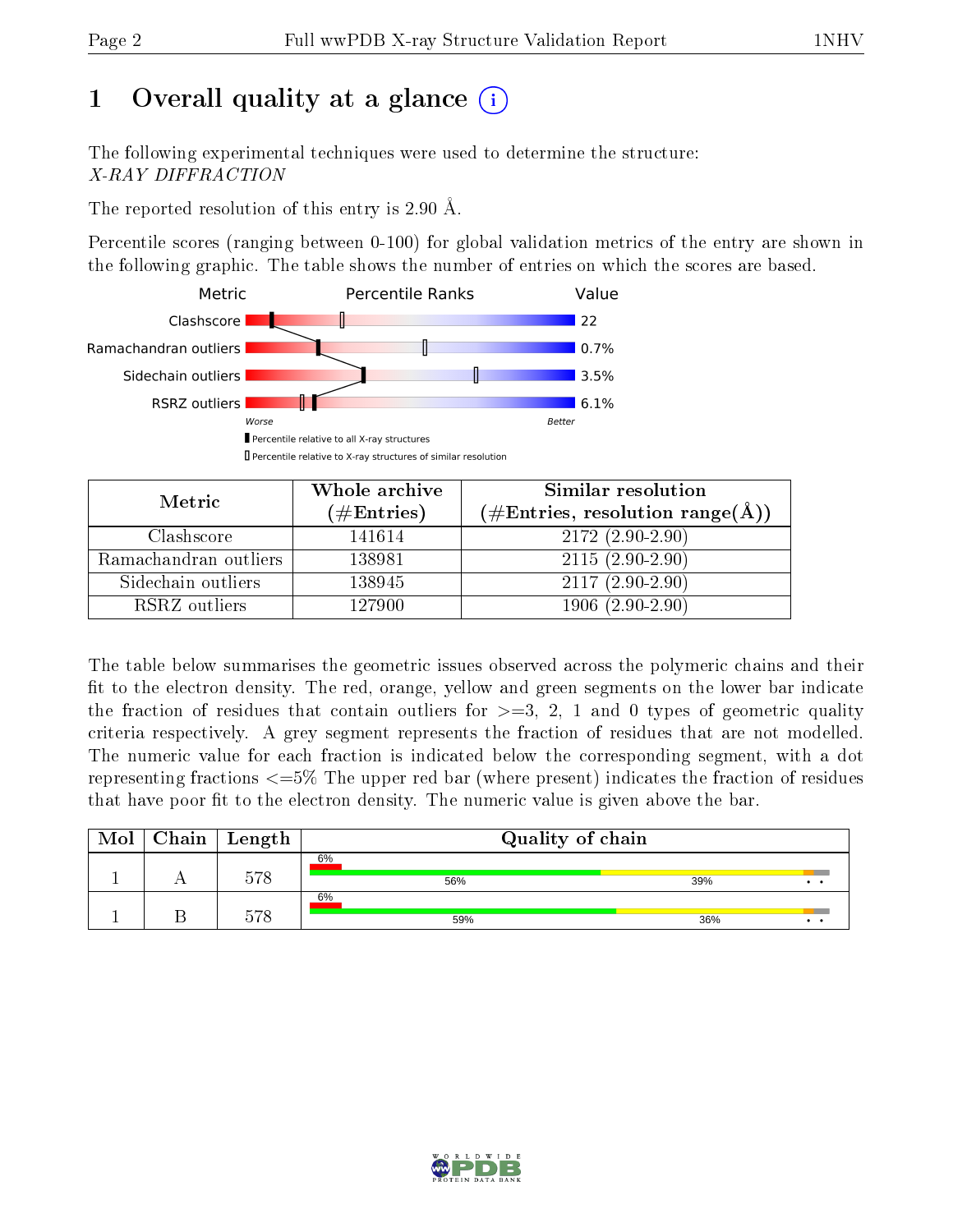# 2 Entry composition  $\left( \cdot \right)$

There are 2 unique types of molecules in this entry. The entry contains 8779 atoms, of which 0 are hydrogens and 0 are deuteriums.

In the tables below, the ZeroOcc column contains the number of atoms modelled with zero occupancy, the AltConf column contains the number of residues with at least one atom in alternate conformation and the Trace column contains the number of residues modelled with at most 2 atoms.

 Molecule 1 is a protein called HEPATITIS C VIRUS NS5B RNA-DEPENDENT RNA POLY-MERASE.

| Mol | Chain   Residues | Atoms         |                      |             |        |  | $\rm ZeroOcc \mid AltConf \mid Trace$ |  |
|-----|------------------|---------------|----------------------|-------------|--------|--|---------------------------------------|--|
|     | 558              | Total<br>4340 | 2738                 | 765         | 806 31 |  |                                       |  |
|     | 561              | Total<br>4365 | $\mathbf{C}$<br>2753 | -N<br>- 771 | - 810  |  |                                       |  |

| Chain            | Residue  | Modelled   | Actual | Comment               | Reference         |
|------------------|----------|------------|--------|-----------------------|-------------------|
| A                | $-7$     | ALA        |        | <b>EXPRESSION TAG</b> | <b>UNP P26663</b> |
| А                | $-6$     | <b>SER</b> |        | <b>EXPRESSION TAG</b> | <b>UNP P26663</b> |
| А                | $-5$     | <b>HIS</b> |        | <b>EXPRESSION TAG</b> | <b>UNP P26663</b> |
| А                | $-4$     | HIS        |        | <b>EXPRESSION TAG</b> | <b>UNP P26663</b> |
| $\boldsymbol{A}$ | $-3$     | <b>HIS</b> |        | <b>EXPRESSION TAG</b> | <b>UNP P26663</b> |
| А                | $-2$     | <b>HIS</b> |        | <b>EXPRESSION TAG</b> | <b>UNP P26663</b> |
| А                | $-1$     | HIS        |        | <b>EXPRESSION TAG</b> | <b>UNP P26663</b> |
| $\boldsymbol{A}$ | $\theta$ | HIS        |        | <b>EXPRESSION TAG</b> | <b>UNP P26663</b> |
| B                | $-7$     | ALA        |        | <b>EXPRESSION TAG</b> | <b>UNP P26663</b> |
| B                | $-6$     | SER.       |        | <b>EXPRESSION TAG</b> | <b>UNP P26663</b> |
| B                | $-5$     | <b>HIS</b> |        | <b>EXPRESSION TAG</b> | <b>UNP P26663</b> |
| B                | $-4$     | HIS        |        | <b>EXPRESSION TAG</b> | <b>UNP P26663</b> |
| B                | $-3$     | HIS        |        | <b>EXPRESSION TAG</b> | <b>UNP P26663</b> |
| B                | $-2$     | <b>HIS</b> |        | <b>EXPRESSION TAG</b> | <b>UNP P26663</b> |
| B                | $-1$     | HIS        |        | <b>EXPRESSION TAG</b> | <b>UNP P26663</b> |
| B                | $\theta$ | HIS        |        | <b>EXPRESSION TAG</b> | <b>UNP P26663</b> |

There are 16 discrepancies between the modelled and reference sequences:

 Molecule 2 is (2S)-2-[(5-BENZOFURAN-2-YL-THIOPHEN-2-YLMETHYL)-(2,4-DIC HLORO-BENZOYL)-AMINO]-3-PHENYL-PROPIONIC ACID (three-letter code: 154) (formula:  $C_{29}H_{21}Cl_2NO_4S$ ).

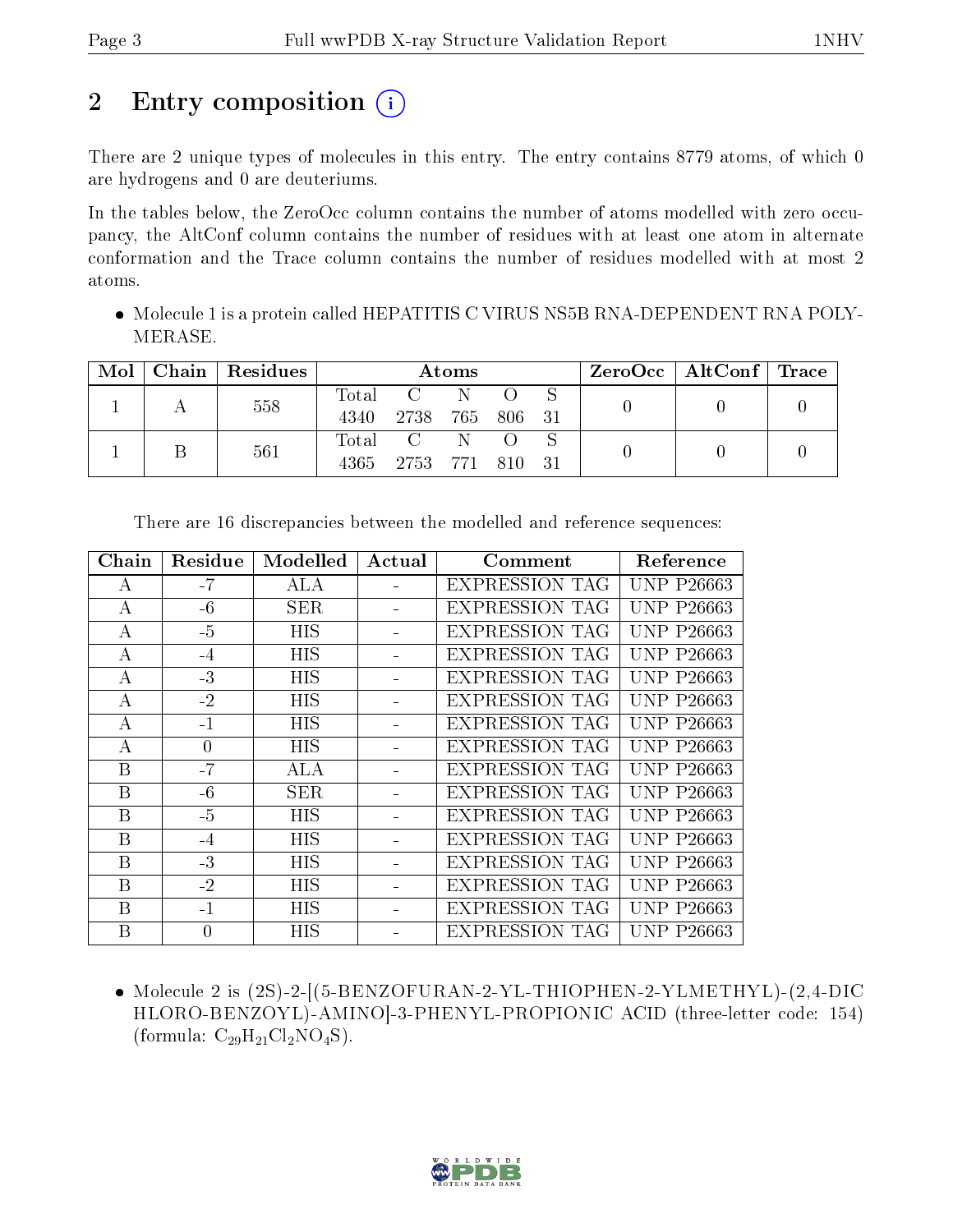

| Mol |  | Chain   Residues | Atoms            |            |          |  | $\rm ZeroOcc \mid AltConf \mid$ |  |
|-----|--|------------------|------------------|------------|----------|--|---------------------------------|--|
|     |  |                  | Total C Cl N O S |            |          |  |                                 |  |
|     |  | - 37             |                  | 29 2 1 4 1 |          |  |                                 |  |
|     |  |                  | Total C Cl N O S |            |          |  |                                 |  |
|     |  |                  | -27 -            |            | 29 2 1 4 |  |                                 |  |

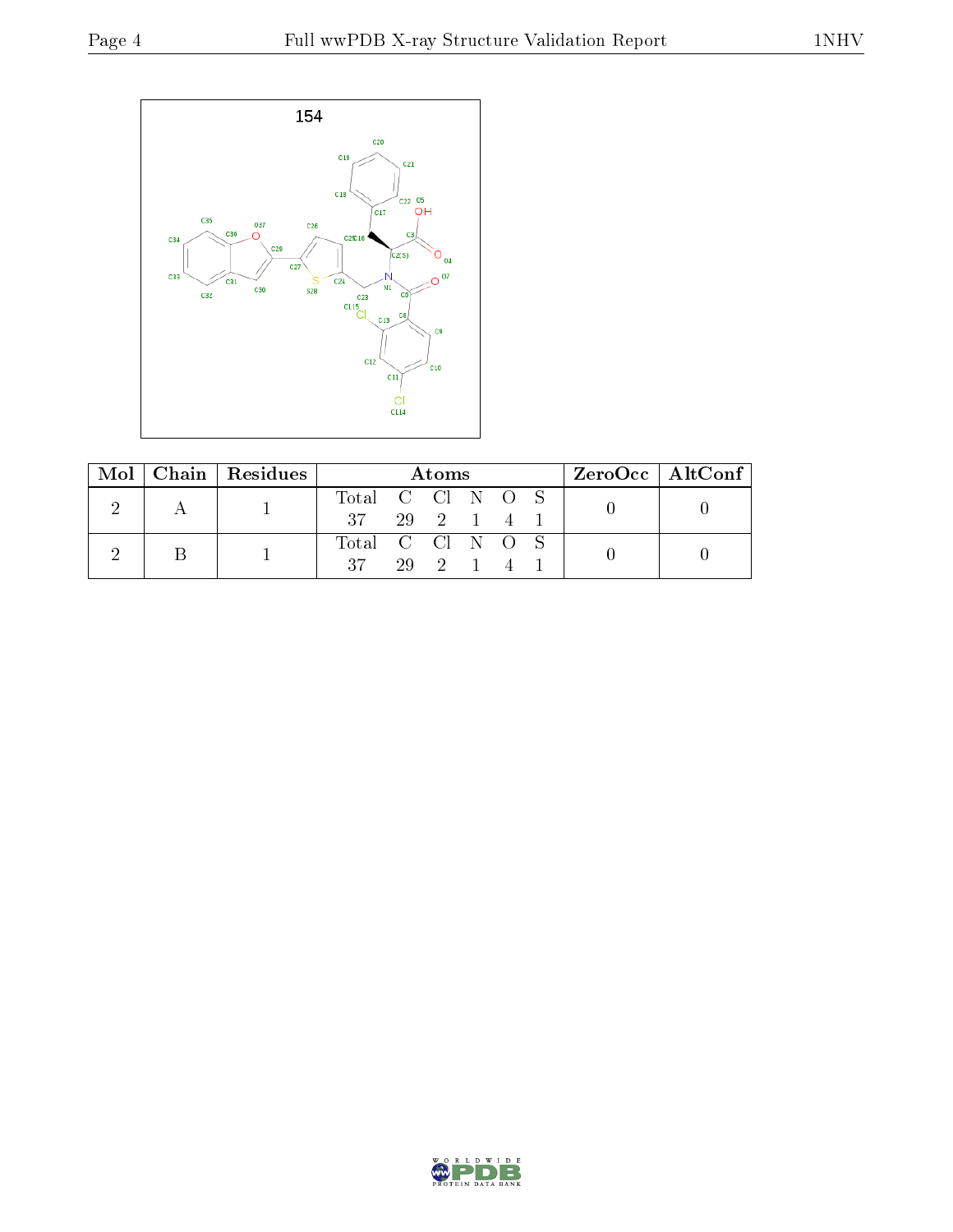# 3 Residue-property plots  $(i)$

These plots are drawn for all protein, RNA and DNA chains in the entry. The first graphic for a chain summarises the proportions of the various outlier classes displayed in the second graphic. The second graphic shows the sequence view annotated by issues in geometry and electron density. Residues are color-coded according to the number of geometric quality criteria for which they contain at least one outlier: green  $= 0$ , yellow  $= 1$ , orange  $= 2$  and red  $= 3$  or more. A red dot above a residue indicates a poor fit to the electron density (RSRZ  $> 2$ ). Stretches of 2 or more consecutive residues without any outlier are shown as a green connector. Residues present in the sample, but not in the model, are shown in grey.



• Molecule 1: HEPATITIS C VIRUS NS5B RNA-DEPENDENT RNA POLYMERASE

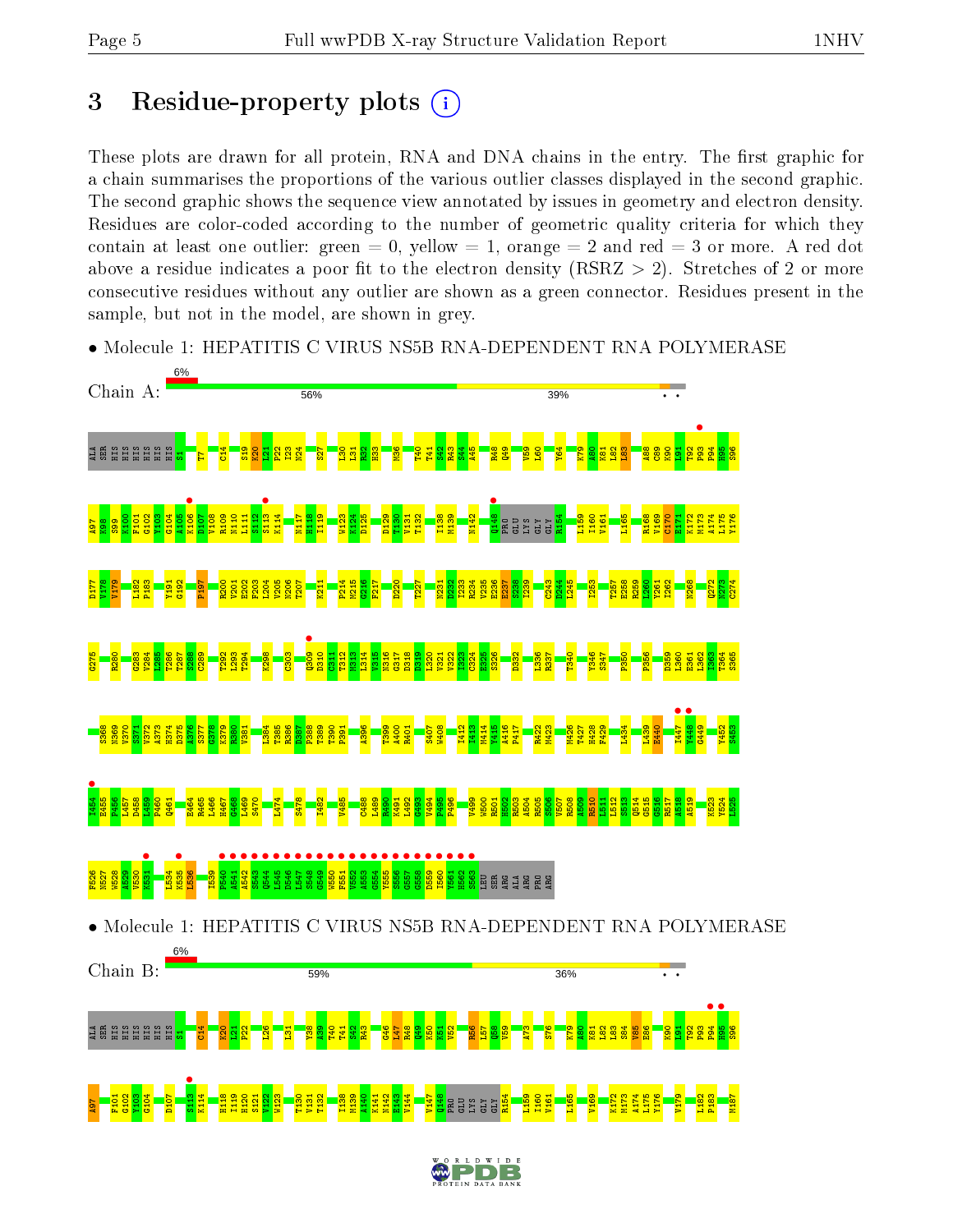

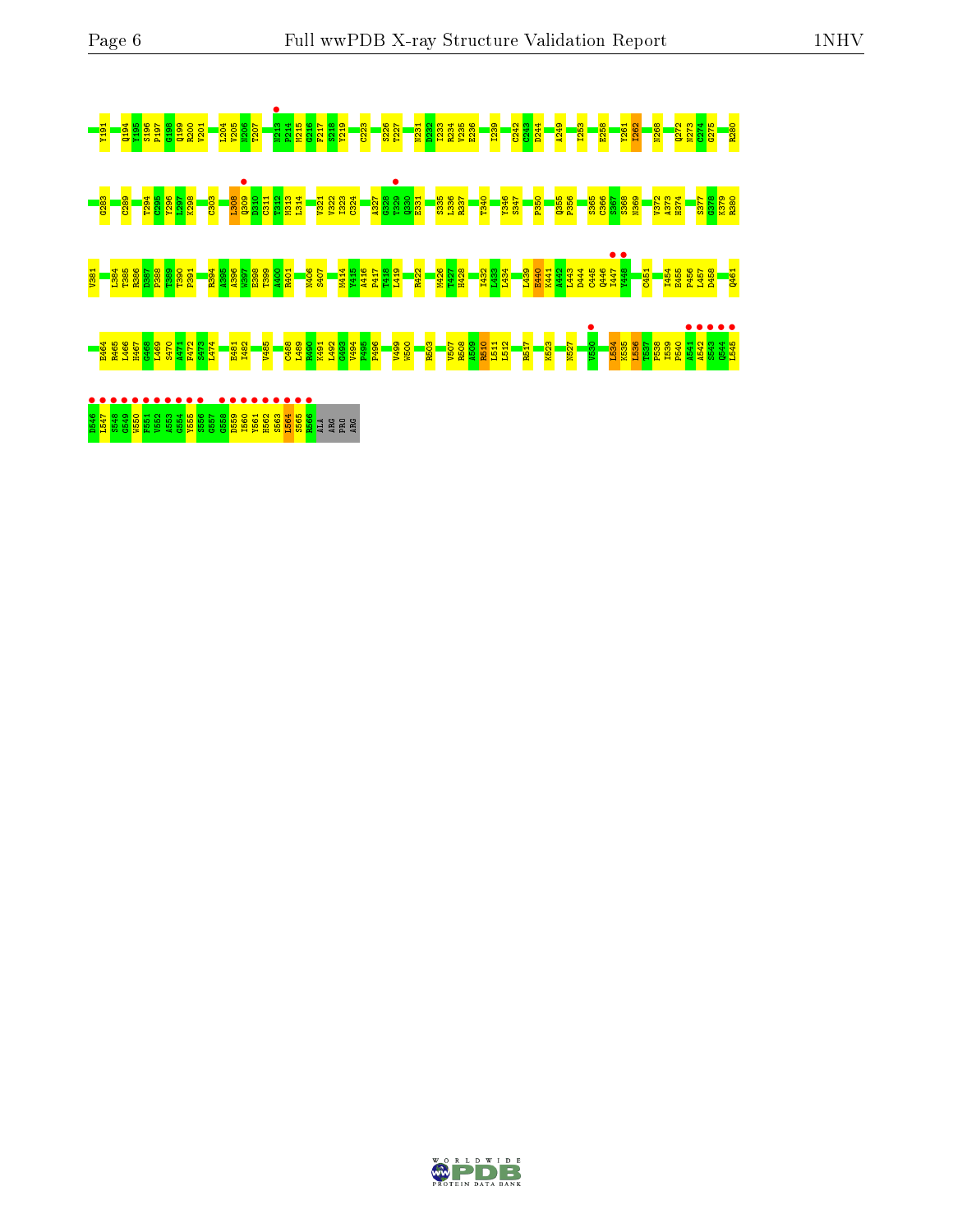# 4 Data and refinement statistics  $(i)$

| Property                                                             | Value                                                  | Source     |
|----------------------------------------------------------------------|--------------------------------------------------------|------------|
| Space group                                                          | P 21 21 21                                             | Depositor  |
| Cell constants                                                       | $107.83\text{\AA}$ $126.53\text{\AA}$<br>$85.50\rm\AA$ |            |
| a, b, c, $\alpha$ , $\beta$ , $\gamma$                               | $90.00^\circ$<br>$90.00^\circ$<br>$90.00^\circ$        | Depositor  |
| Resolution $(A)$                                                     | 39.74<br>2.90<br>$\frac{1}{2}$                         | Depositor  |
|                                                                      | 39.74<br>$-2.90$                                       | <b>EDS</b> |
| % Data completeness                                                  | $\overline{94.1}$ (39.74-2.90)                         | Depositor  |
| (in resolution range)                                                | 94.2 (39.74-2.90)                                      | <b>EDS</b> |
| $R_{merge}$                                                          | (Not available)                                        | Depositor  |
| $\mathrm{R}_{sym}$                                                   | 0.11                                                   | Depositor  |
| $\langle I/\sigma(I) \rangle^{-1}$                                   | 3.05 (at $2.90\text{\AA}$ )                            | Xtriage    |
| Refinement program                                                   | <b>CNS</b>                                             | Depositor  |
| $R, R_{free}$                                                        | 0.280<br>0.250                                         | Depositor  |
|                                                                      | (Not available)<br>0.247                               | DCC        |
| $R_{free}$ test set                                                  | No test flags present.                                 | wwPDB-VP   |
| Wilson B-factor $(A^2)$                                              | 34.6                                                   | Xtriage    |
| Anisotropy                                                           | 0.951                                                  | Xtriage    |
| Bulk solvent $k_{sol}(e/\mathring{A}^3)$ , $B_{sol}(\mathring{A}^2)$ | 0.35, 53.5                                             | <b>EDS</b> |
| L-test for twinning <sup>2</sup>                                     | $< L >$ = 0.43, $< L2$ = 0.26                          | Xtriage    |
| Estimated twinning fraction                                          | No twinning to report.                                 | Xtriage    |
| $F_o, F_c$ correlation                                               | 0.92                                                   | <b>EDS</b> |
| Total number of atoms                                                | 8779                                                   | wwPDB-VP   |
| Average B, all atoms $(A^2)$                                         | 32.0                                                   | wwPDB-VP   |

Xtriage's analysis on translational NCS is as follows: The analyses of the Patterson function reveals a significant off-origin peak that is 52.98  $\%$  of the origin peak, indicating pseudo-translational symmetry. The chance of finding a peak of this or larger height randomly in a structure without pseudo-translational symmetry is equal to 4.5035e-05. The detected translational NCS is most likely also responsible for the elevated intensity ratio.

<sup>&</sup>lt;sup>2</sup>Theoretical values of  $\langle |L| \rangle$ ,  $\langle L^2 \rangle$  for acentric reflections are 0.5, 0.333 respectively for untwinned datasets, and 0.375, 0.2 for perfectly twinned datasets.



<span id="page-6-1"></span><span id="page-6-0"></span><sup>1</sup> Intensities estimated from amplitudes.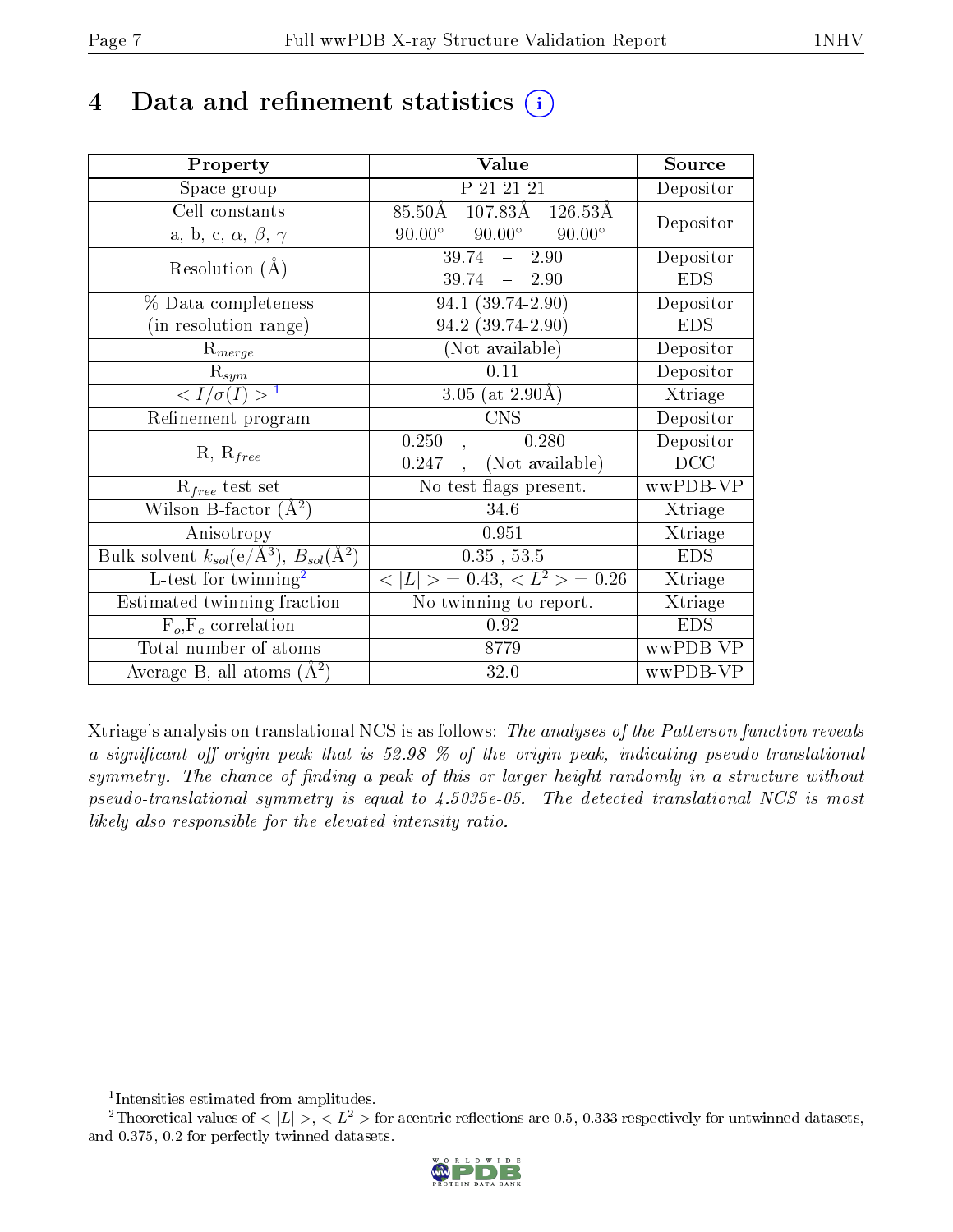# 5 Model quality  $(i)$

### 5.1 Standard geometry  $(i)$

Bond lengths and bond angles in the following residue types are not validated in this section: 154

The Z score for a bond length (or angle) is the number of standard deviations the observed value is removed from the expected value. A bond length (or angle) with  $|Z| > 5$  is considered an outlier worth inspection. RMSZ is the root-mean-square of all Z scores of the bond lengths (or angles).

| Mol | Chain |      | Bond lengths | Bond angles |             |  |
|-----|-------|------|--------------|-------------|-------------|--|
|     |       | RMSZ | $\# Z  > 5$  | RMSZ        | $\ Z\  > 5$ |  |
|     |       | 0.40 | 0/4434       | 0.65        | 0/6017      |  |
|     | R     | 0.40 | 0/4459       | 0.64        | 0/6050      |  |
| AĦ  | АH    | 0.40 | 0/8893       | 0.64        | 12067       |  |

There are no bond length outliers.

There are no bond angle outliers.

There are no chirality outliers.

There are no planarity outliers.

#### $5.2$  Too-close contacts  $(i)$

In the following table, the Non-H and H(model) columns list the number of non-hydrogen atoms and hydrogen atoms in the chain respectively. The H(added) column lists the number of hydrogen atoms added and optimized by MolProbity. The Clashes column lists the number of clashes within the asymmetric unit, whereas Symm-Clashes lists symmetry related clashes.

| Mol |      | Chain   Non-H   $H(model)$   $H(added)$ |        | $\sf{Classes}$ | $\mid$ Symm-Clashes |
|-----|------|-----------------------------------------|--------|----------------|---------------------|
|     | 4340 |                                         | 4357   | 203            |                     |
|     | 4365 |                                         | 4386   | 177            |                     |
|     | 27   |                                         | $20\,$ |                |                     |
|     | n H  |                                         | $20\,$ |                |                     |
|     | 8779 |                                         | 8783   | 378            |                     |

The all-atom clashscore is defined as the number of clashes found per 1000 atoms (including hydrogen atoms). The all-atom clashscore for this structure is 22.

All (378) close contacts within the same asymmetric unit are listed below, sorted by their clash magnitude.

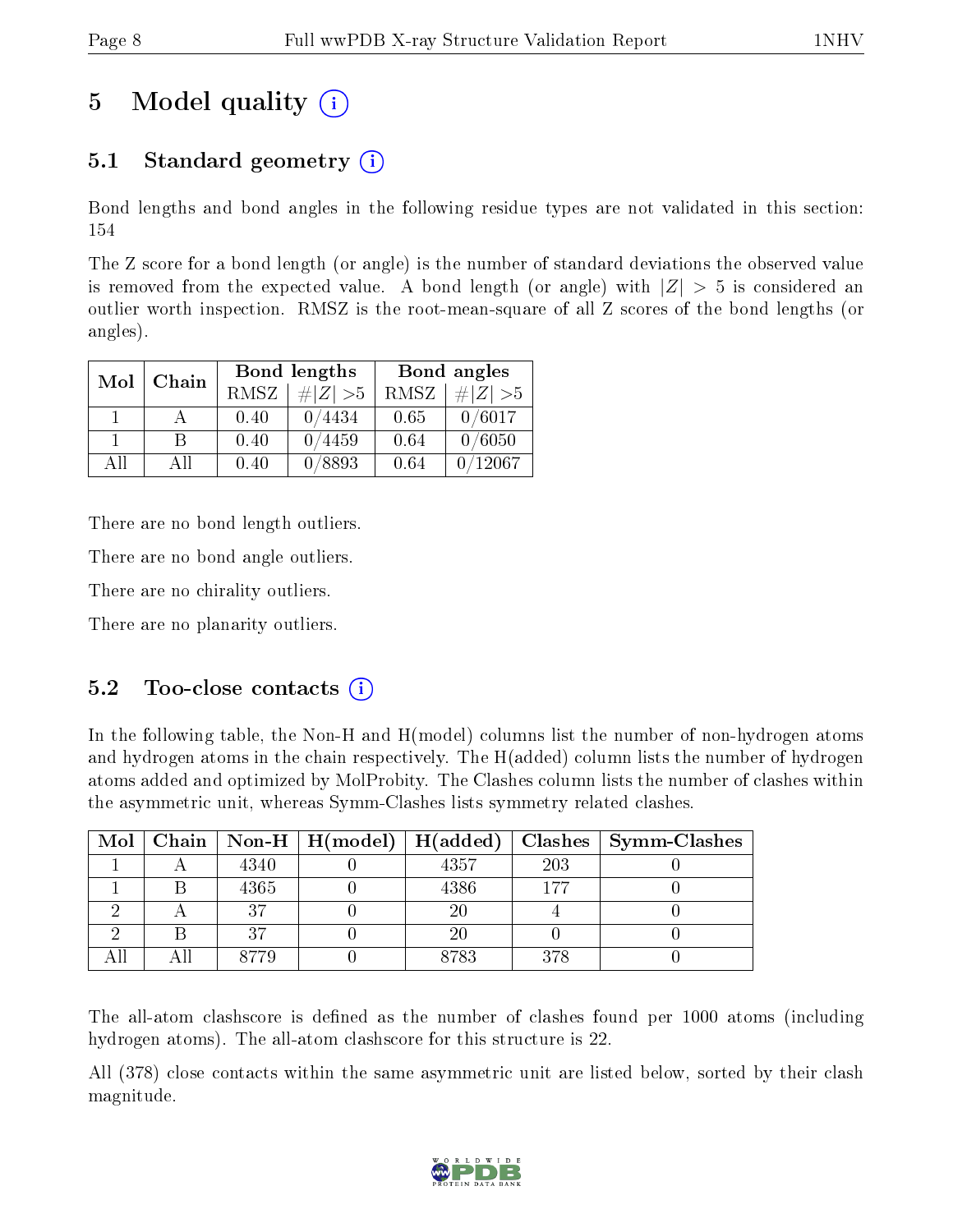| Atom-1                            | Atom-2               | Interatomic       | Clash         |  |
|-----------------------------------|----------------------|-------------------|---------------|--|
|                                   |                      | distance $(A)$    | overlap $(A)$ |  |
| 1:A:336:LEU:HD12                  | 1: A: 356: PRO: HD3  | 1.50              | 0.92          |  |
| 1: B: 510: ARG: HG2               | 1:B:510:ARG:HH11     | 1.41              | 0.85          |  |
| 1: A:215: MET:HB2                 | 1:A:326:SER:HB2      | 1.60              | 0.83          |  |
| 1: A: 192: GLY: HA3               | 1:A:316:ASN:OD1      | 1.78              | 0.82          |  |
| 1:B:268:ASN:HD21                  | 1:B:272:GLN:HB2      | 1.44              | 0.81          |  |
| 1:B:175:LEU:HD21                  | 1:B:253:ILE:HG12     | 1.62              | 0.81          |  |
| 1:B:327:ALA:O                     | 1:B:331:GLU:HB3      | 1.81              | 0.80          |  |
| $1:B:470:\overline{\text{SER}:O}$ | 1:B:474:LEU:HG       | 1.82              | 0.79          |  |
| 1:B:314:LEU:HB3                   | 1:B:321:VAL:HG13     | 1.63              | 0.79          |  |
| 1: A:496: PRO:HG2                 | 1:A:499:VAL:HG23     | 1.63              | 0.79          |  |
| 1:B:381:VAL:HG11                  | 1:B:474:LEU:HD22     | 1.66              | 0.77          |  |
| 1:B:48:ARG:HG2                    | 1:B:159:LEU:HD13     | 1.67              | 0.77          |  |
| 1:B:336:LEU:HD12                  | 1:B:356:PRO:HD3      | 1.66              | 0.76          |  |
| 1: B: 550: TRP: HZ2               | 1:B:564:LEU:HD13     | 1.49              | 0.75          |  |
| 1:B:83:LEU:HB2                    | 1:B:173:MET:HA       | 1.69              | 0.74          |  |
| 1:A:455:GLU:HB2                   | 1: A:458: ASP:OD2    | 1.86              | 0.74          |  |
| $1:B:14:CYS:\overline{HB2}$       | 1:B:139:MET:SD       | 2.28              | 0.73          |  |
| 1:B:555:TYR:CG                    | 1:B:560:ILE:HG13     | 2.22              | 0.73          |  |
| 1:A:321:VAL:HG21                  | 1: A:365: SER:HB3    | 1.70              | 0.73          |  |
| 1: A:321: VAL: CG2                | 1:A:365:SER:HB3      | 2.19              | 0.72          |  |
| 1:A:466:LEU:HD21                  | 1: A:551:PHE:HE2     | 1.53              | 0.72          |  |
| 1:B:527:ASN:HD21                  | 1:B:534:LEU:HB2      | 1.53              | 0.72          |  |
| 1:B:461:GLN:HG3                   | 1:B:539:ILE:HG21     | 1.71              | 0.70          |  |
| 1:B:231:ASN:O                     | 1:B:235:VAL:HG23     | 1.90              | 0.70          |  |
| 1: A:94: PRO:HG3                  | 1: A: 109: ARG: CZ   | 2.22              | 0.70          |  |
| 1: A:170: CYS: HA                 | 1: A:173:MET:HE3     | 1.72              | 0.70          |  |
| 1: A:501: ARG:NH1                 | 2:A:5001:154:H26     | $\overline{2.07}$ | 0.69          |  |
| 1:B:422:ARG:HA                    | 1:B:426:MET:CE       | 2.23              | 0.69          |  |
| 1:A:20:LYS:H                      | 1:A:20:LYS:HD2       | 1.58              | 0.69          |  |
| 1:B:314:LEU:HB3                   | 1:B:321:VAL:CG1      | 2.22              | 0.69          |  |
| 1: B: 555: TYR: CD1               | 1:B:560:ILE:HG13     | 2.27              | 0.69          |  |
| 1:B:141:LYS:HE3                   | 1:B:160:ILE:HD13     | 1.75              | 0.69          |  |
| 1:B:41:THR:HG23                   | 1:B:43:ARG:HB2       | 1.74              | 0.68          |  |
| 1:B:416:ALA:HB3                   | 1:B:417:PRO:HD3      | 1.76              | 0.68          |  |
| 1:A:48:ARG:HG2                    | 1: A: 159: LEU: HD13 | 1.75              | 0.68          |  |
| 1:B:510:ARG:NH1                   | 1:B:510:ARG:HG2      | 2.07              | 0.68          |  |
| 1:A:175:LEU:O                     | 1:A:179:VAL:HG22     | 1.94              | 0.67          |  |
| 1: A: 555: TYR: CG                | 1: A:560: ILE: HG13  | 2.30              | 0.67          |  |
| 1: A: 422: ARG: HA                | 1: A:426: MET:HE2    | 1.76              | 0.67          |  |
| 1:A:510:ARG:HH11                  | 1: A:510: ARG: HG2   | 1.59              | 0.67          |  |
| 1:B:52:VAL:HG12                   | 1:B:223:CYS:SG       | $2.35\,$          | 0.67          |  |
| 1:B:227:THR:HB                    | 1:B:347:SER:O        | 1.96              | 0.66          |  |

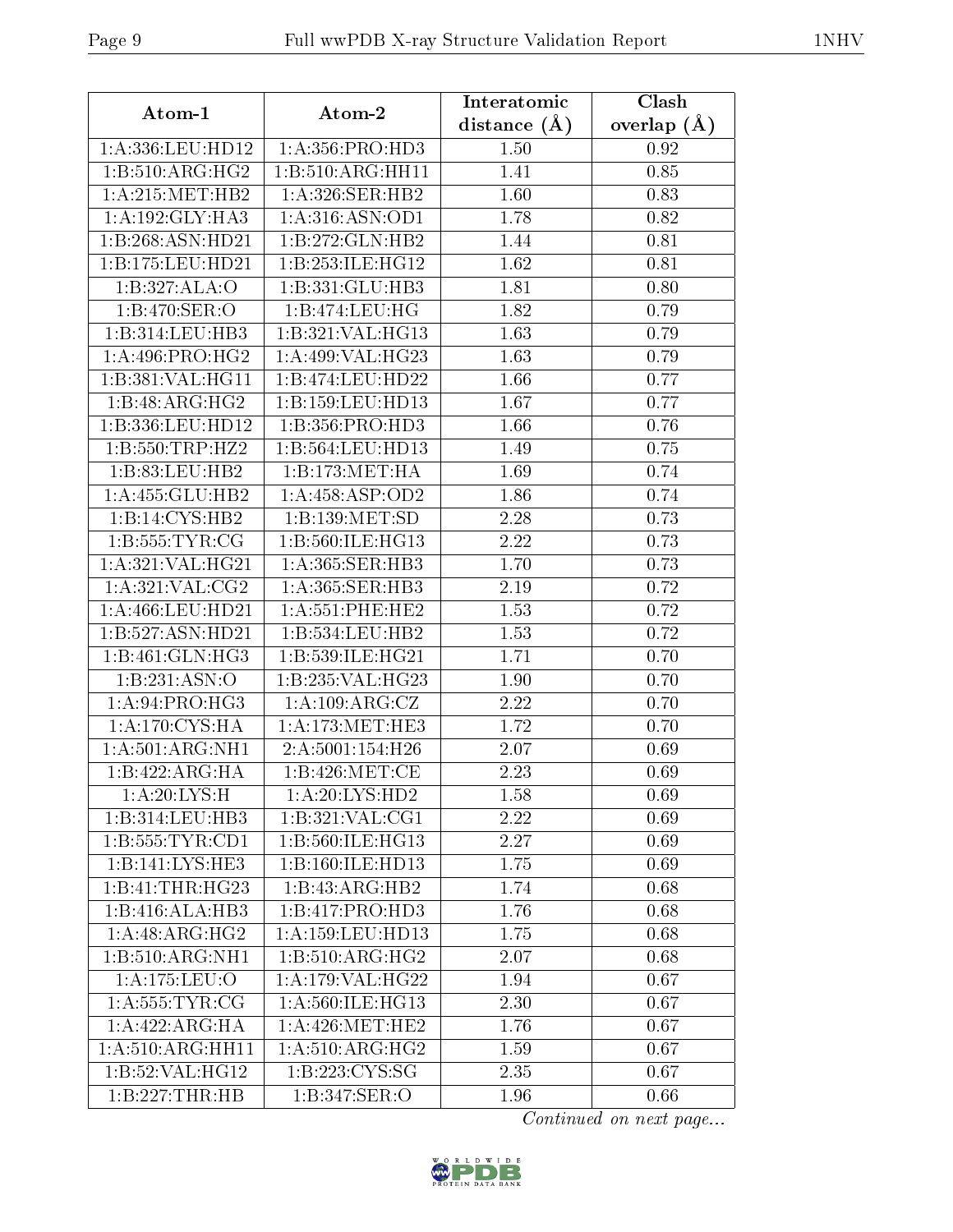| Continuea from previous page  |                     | Interatomic    | Clash         |  |
|-------------------------------|---------------------|----------------|---------------|--|
| Atom-1                        | Atom-2              | distance $(A)$ | overlap $(A)$ |  |
| 1:A:82:LEU:HD12               | 1: A:173:MET:O      | 1.96           | 0.66          |  |
| 1:B:385:THR:HG21              | 1:B:481:GLU:OE1     | 1.96           | 0.66          |  |
| 1:B:41:THR:HG23               | 1:B:43:ARG:H        | 1.60           | 0.66          |  |
| 1:B:197:PRO:O                 | 1:B:201:VAL:HG23    | 1.96           | 0.66          |  |
| 1:B:439:LEU:O                 | 1:B:456:PRO:HB2     | 1.95           | 0.65          |  |
| 1:B:390:THR:HB                | 1:B:391:PRO:HD3     | 1.77           | 0.65          |  |
| 1: A:390:THR:HB               | 1: A:391: PRO:HD3   | 1.79           | 0.65          |  |
| $1: A: 336:$ LEU: $CD1$       | 1: A: 356: PRO: HD3 | 2.26           | 0.65          |  |
| 1:A:204:LEU:HD21              | 1: A:314:LEU:CD2    | 2.27           | 0.65          |  |
| 1: A:268: ASN:HD21            | 1: A:272: GLN: HB2  | 1.62           | 0.65          |  |
| 1:B:527:ASN:ND2               | 1:B:534:LEU:HB2     | 2.12           | 0.65          |  |
| 1:B:268:ASN:ND2               | 1:B:272:GLN:HB2     | 2.12           | 0.64          |  |
| 1:A:268:ASN:ND2               | 1:A:272:GLN:HB2     | 2.12           | 0.64          |  |
| 1:A:523:LYS:O                 | 1:A:527:ASN:HB2     | 1.96           | 0.64          |  |
| 1: A:422:ARG:HA               | 1: A:426: MET:CE    | 2.27           | 0.64          |  |
| 1:A:227:THR:HB                | $1: A:347:$ SER:O   | 1.98           | 0.63          |  |
| 1:A:434:LEU:HD13              | 1:A:510:ARG:HB3     | 1.78           | 0.63          |  |
| 1: B: 550: TRP: CZ2           | 1:B:564:LEU:HD13    | 2.32           | 0.63          |  |
| $1:A:\overline{22:PRO:HG2}$   | 1: A:401: ARG:HG3   | 1.80           | 0.63          |  |
| 1:B:374:HIS:CE1               | 1:B:380:ARG:HG3     | 2.33           | 0.63          |  |
| 1:B:201:VAL:O                 | 1:B:205:VAL:HG23    | 1.98           | 0.63          |  |
| 1: A:204:LEU:HD21             | 1: A:314:LEU:HD22   | 1.80           | 0.63          |  |
| 1:A:527:ASN:HD21              | 1:A:534:LEU:H       | 1.46           | 0.62          |  |
| 1:B:503:ARG:O                 | 1:B:507:VAL:HG23    | 1.99           | 0.62          |  |
| 1: A:14: CYS:HB2              | 1: A: 139: MET: SD  | 2.39           | 0.62          |  |
| 1: A:527: ASN:ND2             | 1:A:534:LEU:HB2     | $2.15\,$       | 0.62          |  |
| 1:B:465:ARG:HH11              | 1: B: 465: ARG: HG3 | 1.65           | 0.62          |  |
| 1:B:41:THR:CG2                | 1:B:43:ARG:HB2      | 2.30           | 0.61          |  |
| 1: A:466: LEU:CD2             | 1: A:551:PHE:HE2    | 2.13           | 0.60          |  |
| 1:B:422:ARG:HA                | 1:B:426:MET:HE2     | 1.84           | 0.60          |  |
| 1:B:445:CYS:SG                | 1:B:454:ILE:HD12    | 2.42           | 0.60          |  |
| 1:B:496:PRO:HG2               | 1:B:499:VAL:HG23    | 1.82           | 0.60          |  |
| $1:B:372:VAL:HG\overline{23}$ | 1:B:381:VAL:O       | 2.00           | 0.60          |  |
| 1: A:452: TYR:OH              | 1: A:550:TRP:HA     | 2.01           | 0.60          |  |
| 1:B:56:ARG:N                  | 1:B:56:ARG:HD3      | 2.17           | 0.60          |  |
| 1: B: 488: CYS:O              | 1:B:492:LEU:HD13    | 2.02           | 0.60          |  |
| 1: A:217:PHE:CE1              | 1:A:322:VAL:HB      | 2.36           | 0.60          |  |
| 1:B:414:MET:HE2               | 1:B:447:ILE:HG23    | 1.82           | 0.60          |  |
| 1:B:485:VAL:O                 | 1:B:489:LEU:HG      | 2.02           | 0.60          |  |
| 1:B:217:PHE:CE1               | 1:B:322:VAL:HB      | 2.36           | 0.59          |  |
| 1:B:455:GLU:HB2               | 1:B:458:ASP:OD2     | 2.02           | 0.59          |  |

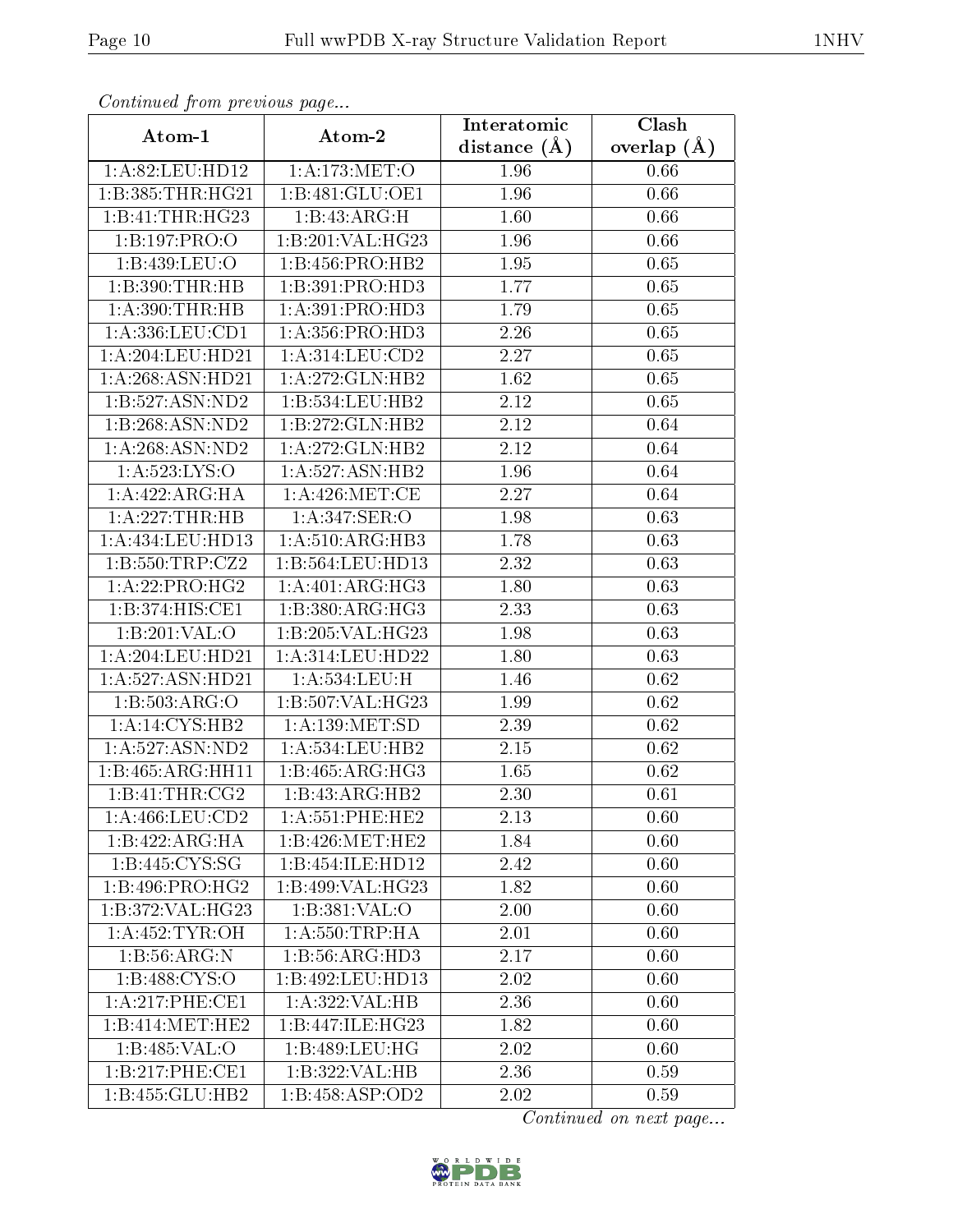| Continuea from previous page<br>Clash<br>Interatomic |                                      |                   |                 |  |
|------------------------------------------------------|--------------------------------------|-------------------|-----------------|--|
| Atom-1                                               | Atom-2                               | distance $(A)$    | overlap $(\AA)$ |  |
| 1:A:119:ILE:HD13                                     | 1:A:169:VAL:HG11                     | 1.84              | 0.59            |  |
| 1:A:470:SER:O                                        | 1:A:474:LEU:HG                       | $\overline{2.03}$ | 0.59            |  |
| 1: A:478: SER: O                                     | 1:A:482:ILE:HG13                     | 2.02              | 0.59            |  |
| 1:A:510:ARG:NH1                                      | 1: A:510:ARG:HG2                     | 2.15              | 0.59            |  |
| 1: A:31: LEU: HD12                                   | 1:A:492:LEU:HD23                     | 1.85              | 0.59            |  |
| 1:B:139:MET:O                                        | 1:B:160:ILE:HG22                     | 2.02              | 0.59            |  |
| 1:B:119:ILE:HD13                                     | 1:B:169:VAL:HG11                     | 1.85              | 0.59            |  |
| 1:A:129:ASP:O                                        | 1:A:259:ARG:NH1                      | 2.35              | 0.59            |  |
| 1:A:233:ILE:HD13                                     | 1:A:262:ILE:HA                       | 1.86              | 0.58            |  |
| 1:A:104:GLY:O                                        | 1:A:108:VAL:HG23                     | 2.04              | 0.57            |  |
| 1: A:515: GLY:HA2                                    | $1:A:519:ALA:H\overline{B2}$         | 1.86              | 0.57            |  |
| 1: A: 369: ASN:O                                     | 1:A:384:LEU:HD12                     | 2.03              | 0.57            |  |
| 1:A:201:VAL:0                                        | 1: A:205: VAL:HG23                   | 2.04              | 0.57            |  |
| 1:B:346:TYR:O                                        | 1:B:347:SER:HB3                      | 2.04              | 0.57            |  |
| 1:B:398:GLU:HA                                       | 1:B:401:ARG:O                        | 2.05              | 0.57            |  |
| 1: A:515: GLY: CA                                    | $1:A:519: \overline{\text{ALA:HB2}}$ | 2.34              | 0.57            |  |
| 1:A:176:TYR:HE1                                      | 1:A:560:ILE:HD12                     | 1.69              | 0.57            |  |
| 1:A:175:LEU:HD21                                     | 1: A:253: ILE: HG12                  | 1.86              | 0.57            |  |
| 1: A:524:TYR:CD2                                     | 1: A: 536: LEU: HG                   | 2.40              | 0.57            |  |
| 1:B:147:VAL:HG12                                     | 1:B:154:ARG:HG2                      | 1.87              | 0.57            |  |
| 1:B:434:LEU:HD13                                     | 1:B:510:ARG:HB3                      | 1.87              | 0.57            |  |
| 1:A:179:VAL:HG12                                     | 1: A:289: CYS:CB                     | 2.35              | 0.56            |  |
| 1: A:292:THR:OG1                                     | 1: A:317: GLY:HA2                    | 2.04              | 0.56            |  |
| 1:B:123:TRP:HH2                                      | 1:B:174:ALA:HB2                      | 1.69              | 0.56            |  |
| 1:B:369:ASN:O                                        | 1:B:384:LEU:HD12                     | 2.05              | 0.56            |  |
| 1:A:422:ARG:HG2                                      | 1: A:426:MET:HE2                     | 1.87              | 0.56            |  |
| 1:B:48:ARG:CG                                        | 1:B:159:LEU:HD13                     | 2.34              | 0.56            |  |
| 1:A:461:GLN:CG                                       | 1:A:539:ILE:HG21                     | 2.35              | 0.56            |  |
| 1:B:197:PRO:HB2                                      | 1:B:467:HIS:HE1                      | 1.71              | 0.56            |  |
| 1: A:499: VAL:O                                      | 1: A:503:ARG:HG3                     | 2.05              | 0.56            |  |
| 1: A:340:THR:CG2                                     | 1: A: 350: PRO:HG3                   | 2.36              | 0.56            |  |
| 1:B:422:ARG:HG2                                      | 1:B:426:MET:HE2                      | 1.88              | 0.56            |  |
| 1:A:284:VAL:HG22                                     | 1: A:287:THR:OG1                     | 2.06              | 0.56            |  |
| 1:B:374:HIS:HA                                       | 1: B:379: LYS:O                      | 2.06              | $0.56\,$        |  |
| 1:B:131:VAL:HG12                                     | 1:B:132:THR:N                        | 2.21              | 0.56            |  |
| 1:A:501:ARG:NH1                                      | 1:A:505:ARG:NH2                      | 2.53              | 0.55            |  |
| 1:B:309:GLN:O                                        | 1:B:324:CYS:HB2                      | 2.06              | 0.55            |  |
| 1:A:45:ALA:O                                         | 1:A:49:GLN:HG3                       | 2.07              | 0.55            |  |
| 1:B:97:ALA:O                                         | 1:B:165:LEU:HD22                     | 2.06              | 0.55            |  |
| 1:B:440:GLU:HB3                                      | 1:B:457:LEU:HD12                     | 1.89              | 0.55            |  |
| 1:A:236:GLU:OE2                                      | 1: A:280:ARG:NH2                     | 2.37              | 0.55            |  |

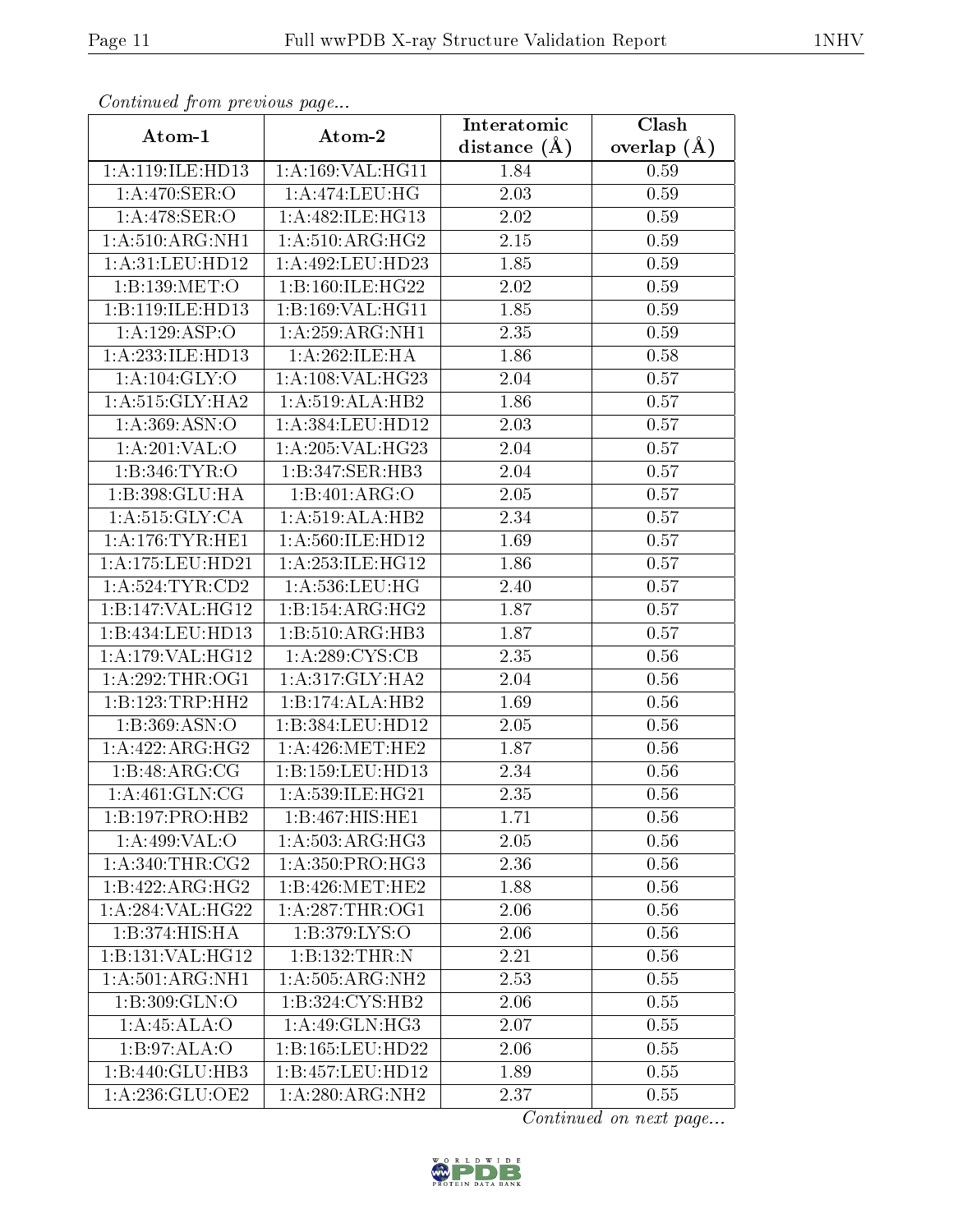| Continuea from previous page<br>Clash<br>Interatomic |                      |                |               |  |
|------------------------------------------------------|----------------------|----------------|---------------|--|
| Atom-1                                               | Atom-2               | distance $(A)$ | overlap $(A)$ |  |
| 1:A:416:ALA:HB3                                      | 1:A:417:PRO:HD3      | 1.89           | 0.55          |  |
| 1:A:217:PHE:CZ                                       | 1:A:322:VAL:HB       | 2.42           | 0.54          |  |
| 1: A:440: GLU:OE1                                    | 1:A:440:GLU:N        | 2.40           | 0.54          |  |
| 1:A:457:LEU:HB3                                      | 1:A:517:ARG:HB3      | 1.88           | 0.54          |  |
| 1: A: 165: LEU: HD13                                 | 1: A: 168: ARG: HH21 | 1.72           | 0.54          |  |
| 1: A:215:MET:C                                       | 1: A:215: MET:SD     | 2.86           | 0.53          |  |
| 1:1:196:SER:OG                                       | 1:B:199:GLN:HG3      | 2.08           | 0.53          |  |
| 1:B:233:ILE:HD13                                     | 1:B:262:ILE:HA       | 1.90           | 0.53          |  |
| 1: B: 451: CYS:O                                     | 1: B: 561: TYR: CD2  | 2.61           | 0.53          |  |
| 1: A: 123: TRP: CH2                                  | 1:A:174:ALA:HB2      | 2.43           | 0.53          |  |
| 1:B:249:ALA:O                                        | 1:B:253:ILE:HG13     | 2.08           | 0.53          |  |
| 1:B:368:SER:HA                                       | 1:B:386:ARG:HB3      | 1.90           | 0.53          |  |
| 1:A:202:GLU:HG2                                      | 1:A:206:ASN:ND2      | 2.24           | 0.53          |  |
| 1: A: 359: ASP: HB3                                  | 1:A:362:LEU:HD12     | 1.89           | 0.53          |  |
| 1: A: 123: TRP: HH2                                  | 1:A:174:ALA:HB2      | 1.74           | 0.53          |  |
| 1: A:527: ASN:HD21                                   | 1:A:534:LEU:N        | 2.07           | 0.53          |  |
| 1: A:83: LEU:CB                                      | 1: A:173:MET:HA      | 2.39           | 0.53          |  |
| 1: A:423:MET:HE1                                     | 2:A:5001:154:H21     | 1.90           | 0.53          |  |
| 1: A:60:LEU:HD13                                     | 1: A:64:TYR:CE2      | 2.44           | 0.53          |  |
| 1:A:175:LEU:HD13                                     | 1: A:286:THR:CG2     | 2.39           | 0.52          |  |
| 1:A:182:LEU:HD22                                     | 1:A:293:LEU:HD11     | 1.91           | 0.52          |  |
| 1:B:94:PRO:HD3                                       | 1: B: 561: TYR: CD2  | 2.43           | 0.52          |  |
| 1:B:396:ALA:O                                        | 1:B:399:THR:HB       | 2.09           | 0.52          |  |
| 1:A:110:ASN:O                                        | 1: A: 111: LEU: HB2  | $2.10\,$       | 0.52          |  |
| 1:B:294:THR:HG22                                     | 1:B:298:LYS:HE3      | 1.91           | 0.52          |  |
| 1: B: 93: PRO: HB2                                   | 1:B:96:SER:HB2       | 1.90           | 0.52          |  |
| 1: A:364:THR:HA                                      | 1: A:368: SER:O      | 2.11           | 0.51          |  |
| 1:A:464:GLU:OE2                                      | 1: A:469:LEU:HD21    | 2.10           | 0.51          |  |
| 1:A:48:ARG:CG                                        | 1: A: 159: LEU: HD13 | 2.40           | 0.51          |  |
| 1: A:519:ALA:O                                       | 1:A:523:LYS:HB2      | 2.09           | 0.51          |  |
| 1:B:235:VAL:O                                        | 1:B:239:ILE:HG13     | 2.10           | 0.51          |  |
| 1:B:31:LEU:HG                                        | 1:B:492:LEU:HB3      | 1.90           | 0.51          |  |
| 1:A:197:PRO:HB2                                      | 1:A:467:HIS:HE1      | 1.75           | 0.51          |  |
| 1:B:38:TYR:CD2                                       | 1:B:154:ARG:HD2      | 2.46           | 0.51          |  |
| 1:A:504:ALA:HB1                                      | $1: A:526:$ PHE:CD1  | 2.46           | 0.51          |  |
| 1:B:73:ALA:O                                         | 1:B:76:SER:HB2       | 2.11           | 0.51          |  |
| 1:B:535:LYS:HG3                                      | 1:B:536:LEU:H        | 1.76           | 0.51          |  |
| 1:A:33:HIS:HB2                                       | 1:A:492:LEU:O        | 2.11           | 0.51          |  |
| 1:B:187:MET:HG2                                      | 1: B:296: TYR: CG    | 2.46           | 0.51          |  |
| 1:B:337:ARG:HB3                                      | 1:B:337:ARG:NH1      | 2.26           | 0.51          |  |
| 1: A:31: LEU: HD23                                   | 1: A:31:LEV:C        | 2.30           | 0.51          |  |

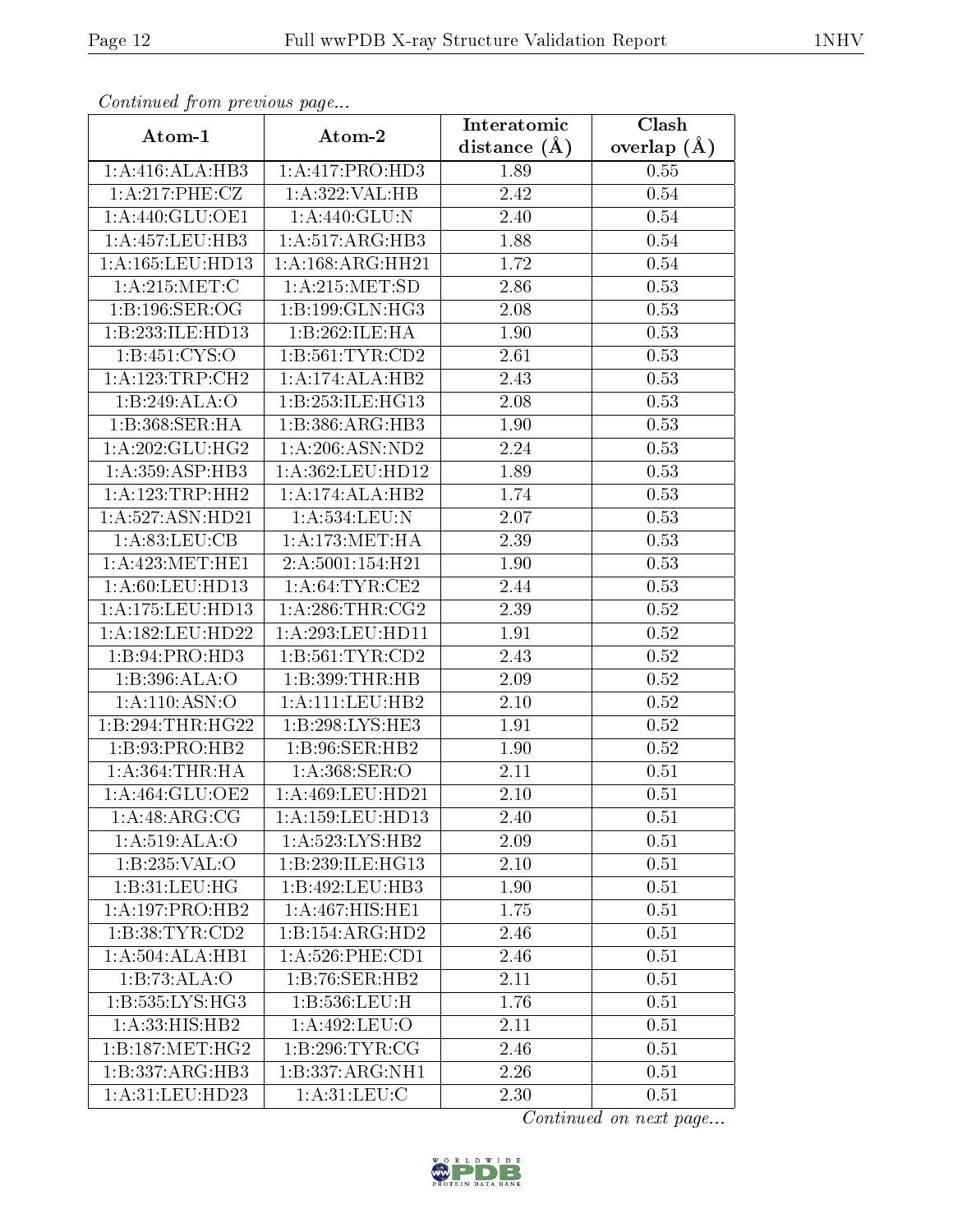| Continuea from previous page<br>Clash<br>Interatomic |                              |                |                 |  |  |
|------------------------------------------------------|------------------------------|----------------|-----------------|--|--|
| Atom-1                                               | Atom-2                       | distance $(A)$ | overlap $(\AA)$ |  |  |
| 1: A:461: GLN: HG2                                   | 1:A:539:ILE:HG21             | 1.93           | 0.51            |  |  |
| 1:B:207:THR:HG22                                     | 1:B:323:ILE:HG21             | 1.93           | 0.51            |  |  |
| 1: A:30: LEU:O                                       | 1:A:494:VAL:HA               | 2.10           | $0.51\,$        |  |  |
| 1:A:408:TRP:O                                        | 1:A:412:ILE:HG13             | 2.11           | 0.51            |  |  |
| 1:B:446:GLN:HE21                                     | 1:B:451:CYS:HB2              | 1.76           | 0.51            |  |  |
| 1:A:197:PRO:O                                        | 1:A:201:VAL:HG23             | 2.11           | 0.50            |  |  |
| 1:B:47:LEU:O                                         | 1: B:50: LYS: HB2            | 2.11           | 0.50            |  |  |
| 1: A:231: ASN:O                                      | 1:A:235:VAL:HG23             | 2.11           | 0.50            |  |  |
| 1: A:508: ARG: CZ                                    | 1: A: 512: LEU: HD11         | 2.41           | 0.50            |  |  |
| 1:A:527:ASN:HD21                                     | 1: A: 534: LEU: HB2          | 1.75           | 0.50            |  |  |
| 1:B:545:LEU:HB3                                      | 1:B:547:LEU:HD13             | 1.93           | 0.50            |  |  |
| 1:A:202:GLU:HG2                                      | 1:A:206:ASN:HD21             | 1.75           | 0.50            |  |  |
| 1:B:182:LEU:HB3                                      | 1:B:183:PRO:HD3              | 1.93           | 0.50            |  |  |
| 1: A: 138: ILE: HG23                                 | 1: A: 138: ILE: O            | 2.10           | 0.50            |  |  |
| 1:B:422:ARG:HA                                       | 1:B:426:MET:HE3              | 1.91           | 0.50            |  |  |
| 1:B:523:LYS:O                                        | 1:B:527:A SN:HB2             | 2.12           | 0.50            |  |  |
| 1:B:236:GLU:OE2                                      | 1:B:280:ARG:NH2              | 2.39           | 0.50            |  |  |
| 1: A: 7: THR: HG23                                   | 1:A:275:GLY:HA2              | 1.94           | 0.50            |  |  |
| 1:A:388:PRO:HG2                                      | 1:A:488:CYS:SG               | 2.52           | 0.50            |  |  |
| 1:B:491:LYS:HG2                                      | 1:B:492:LEU:HD12             | 1.93           | 0.50            |  |  |
| 1: B: 508: ARG: CZ                                   | 1:B:512:LEU:HD11             | 2.42           | 0.50            |  |  |
| 1:A:381:VAL:HG11                                     | 1:A:474:LEU:HD22             | 1.93           | 0.49            |  |  |
| 1:B:439:LEU:HD23                                     | 1:B:457:LEU:HD21             | 1.93           | 0.49            |  |  |
| 1: B: 46: GLY:O                                      | 1:B:50:LYS:HD3               | 2.11           | 0.49            |  |  |
| 1:A:447:ILE:HB                                       | 1: A: 452: TYR: HE2          | 1.77           | 0.49            |  |  |
| 1:A:237:GLU:HG3                                      | 1:A:257:THR:OG1              | 2.12           | 0.49            |  |  |
| 1:A:309:GLN:O                                        | 1:A:324:CYS:HB2              | 2.12           | 0.49            |  |  |
| 1:A:375:ASP:OD1                                      | 1:A:377:SER:N                | 2.44           | 0.49            |  |  |
| 1:B:239:ILE:O                                        | 1:B:242:CYS:HB2              | 2.12           | 0.49            |  |  |
| 1: A:179: VAL:HG12                                   | 1: A:289: CYS:HB3            | 1.95           | 0.49            |  |  |
| 1:A:59:VAL:HG13                                      | 1:B:59:VAL:HG13              | 1.94           | 0.49            |  |  |
| 1: A:83:LEU:HB2                                      | 1: A:173: MET:HA             | 1.95           | 0.49            |  |  |
| 1:A:175:LEU:HD12                                     | 1: A:261:TYR:OH              | 2.12           | 0.49            |  |  |
| 1:A:294:THR:CG2                                      | 1: A:298: LYS: HE3           | 2.43           | 0.49            |  |  |
| 1:A:457:LEU:O                                        | $1:A:460:PRO:H\overline{D2}$ | 2.12           | 0.49            |  |  |
| 1:A:99:SER:C                                         | 1:A:101:PHE:H                | 2.15           | 0.49            |  |  |
| 1: A:346: TYR:O                                      | 1: A:347: SER: HB3           | 2.12           | 0.49            |  |  |
| 1:A:485:VAL:O                                        | 1: A:489: LEU: HG            | 2.12           | 0.49            |  |  |
| 1:B:337:ARG:CB                                       | 1:B:337:ARG:HH11             | 2.25           | 0.49            |  |  |
| 1:A:182:LEU:CD2                                      | 1:A:293:LEU:HD11             | 2.44           | 0.48            |  |  |
| 1:A:447:ILE:HG21                                     | 1:A:551:PHE:CE1              | 2.48           | 0.48            |  |  |

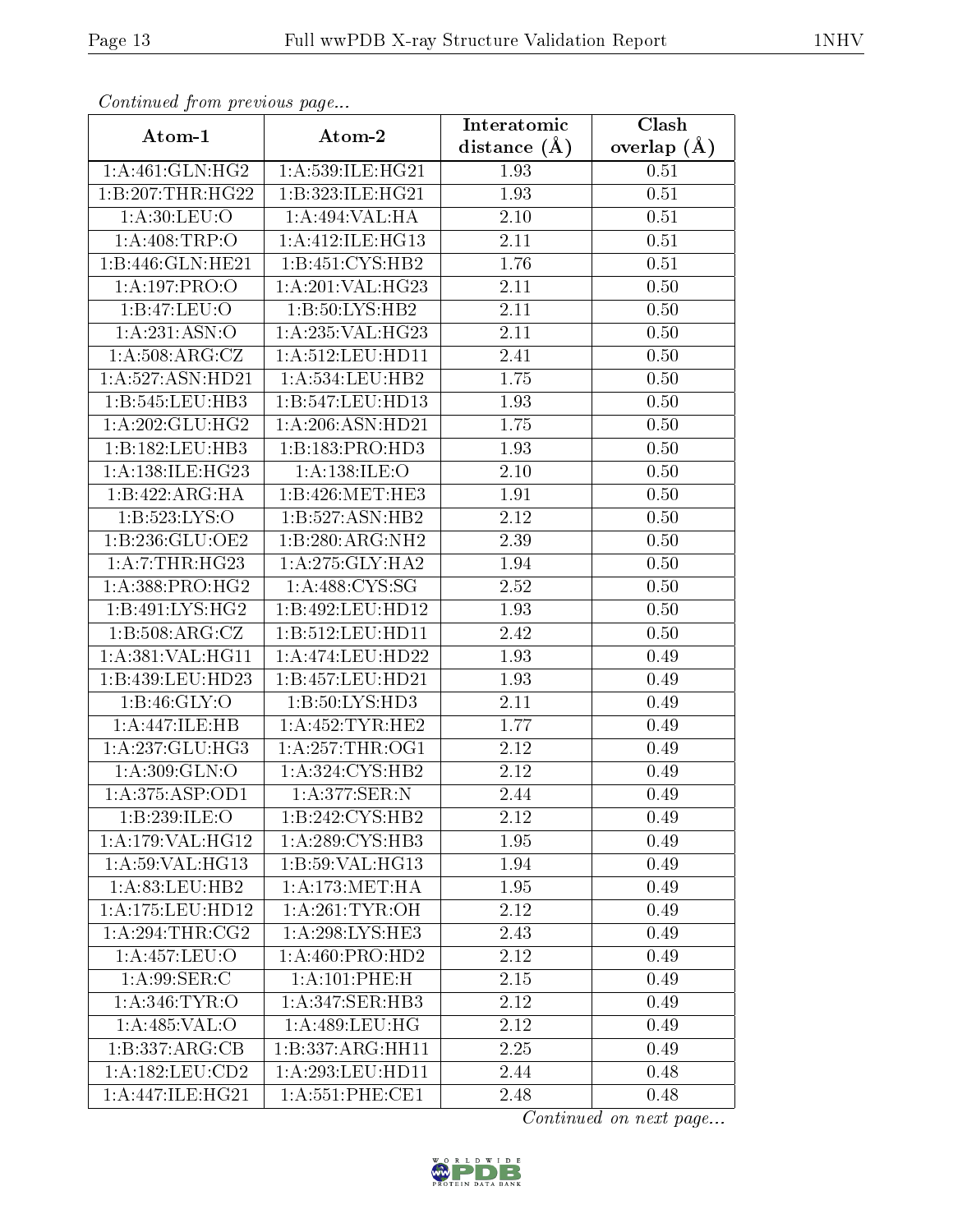| Continuou jiom protivus pago |                               | Interatomic       | Clash           |  |
|------------------------------|-------------------------------|-------------------|-----------------|--|
| Atom-1                       | Atom-2                        | distance $(\AA)$  | overlap $(\AA)$ |  |
| 1: A:503: ARG:O              | $1:A:507:\overline{VAL:HG23}$ | 2.13              | 0.48            |  |
| 1: A:360:LEU:C               | 1:A:362:LEU:H                 | 2.17              | 0.48            |  |
| 1:B:419:LEU:HD22             | 1:B:482:ILE:HG12              | 1.95              | 0.48            |  |
| 1: A:414: MET:HE1            | 1: A:551:PHE:CE1              | 2.48              | 0.48            |  |
| 1:B:141:LYS:CE               | 1:B:160:ILE:HD13              | 2.43              | 0.48            |  |
| 1:B:294:THR:O                | 1:B:298:LYS:HG3               | 2.14              | 0.48            |  |
| 1:B:234:ARG:NH1              | 1:B:258:GLU:OE2               | $\overline{2}.39$ | 0.48            |  |
| 1:B:561:TYR:CG               | 1:B:562:HIS:N                 | 2.82              | 0.48            |  |
| 1: A: 139: MET:O             | 1: A:160: ILE: HG22           | 2.13              | 0.48            |  |
| 1:A:359:ASP:O                | 1:A:362:LEU:HB2               | 2.13              | 0.47            |  |
| 1: A:24:ASN:ND2              | 1:A:400:ALA:HA                | 2.29              | 0.47            |  |
| 1:B:233:ILE:CD1              | 1:B:262:ILE:HA                | 2.43              | 0.47            |  |
| 1:B:340:THR:CG2              | 1:B:350:PRO:HG3               | 2.44              | 0.47            |  |
| 1:B:381:VAL:HG11             | 1:B:474:LEU:CD2               | 2.42              | 0.47            |  |
| 1: A:292:THR:OG1             | 1:A:317:GLY:N                 | 2.46              | 0.47            |  |
| 1: A: 183: PRO: HB2          | 1: A: 191: TYR: CE2           | 2.49              | 0.47            |  |
| 1: A:523: LYS: HE2           | 1:A:534:LEU:HD23              | 1.96              | 0.47            |  |
| 1:A:88:ALA:HB1               | 1:A:169:VAL:HG13              | 1.96              | 0.47            |  |
| 1: A:19: SER:H               | 1: A:20: LYS: NZ              | 2.12              | 0.47            |  |
| 1: A:236: GLU:O              | 1: A:239: ILE: HB             | $2.15\,$          | 0.47            |  |
| 1:A:234:ARG:NH1              | 1: A:258: GLU:OE2             | 2.41              | 0.47            |  |
| 1:B:38:TYR:CG                | 1:B:154:ARG:HD2               | 2.50              | 0.47            |  |
| 1: A:414: MET:HE1            | 1: A:551:PHE:HE1              | 1.80              | 0.47            |  |
| 1: A:182:LEU:HB3             | 1: A: 183: PRO: HD3           | 1.95              | 0.47            |  |
| 1: B: 104: GLY:O             | 1:B:107:ASP:HB2               | 2.14              | 0.47            |  |
| 1: A: 182: LEU: HD11         | 1:A:239:ILE:HG22              | 1.96              | 0.46            |  |
| 1: A:292:THR:OG1             | 1: A:317: GLY: CA             | 2.64              | 0.46            |  |
| 1: A:59: VAL:CG1             | 1:B:59:VAL:HG13               | 2.44              | 0.46            |  |
| 1: A:461: GLN: HG3           | 1:A:539:ILE:HG21              | 1.95              | 0.46            |  |
| 1:A:161:VAL:O                | 1: A:283: GLY:N               | 2.44              | 0.46            |  |
| 1:A:22:PRO:HG2               | 1:A:401:ARG:CG                | 2.43              | 0.46            |  |
| 1: A:396: ALA:O              | 1: A:399:THR:HB               | 2.15              | 0.46            |  |
| 1:B:84:SER:O                 | $1: B:85:VAL: \overline{C}$   | 2.54              | 0.46            |  |
| 1: A:81: LYS: N              | 1:A:177:ASP:OD2               | 2.37              | 0.46            |  |
| 1: A:508:ARG:HE              | 1: A: 530: VAL: HG11          | 1.81              | 0.46            |  |
| 1:B:123:TRP:CH2              | 1:B:174:ALA:HB2               | 2.50              | 0.46            |  |
| 1:B:388:PRO:HG2              | 1:B:488:CYS:SG                | 2.55              | 0.46            |  |
| 1:B:102:GLY:O                | 1:B:114:LYS:HE2               | 2.15              | 0.46            |  |
| 1:B:43:ARG:HH11              | 1:B:43:ARG:HG3                | 1.81              | 0.46            |  |
| 1:A:204:LEU:HD21             | 1:A:314:LEU:HD23              | 1.98              | 0.46            |  |
| 1: A:399:THR:O               | 1:A:399:THR:HG22              | 2.16              | 0.46            |  |

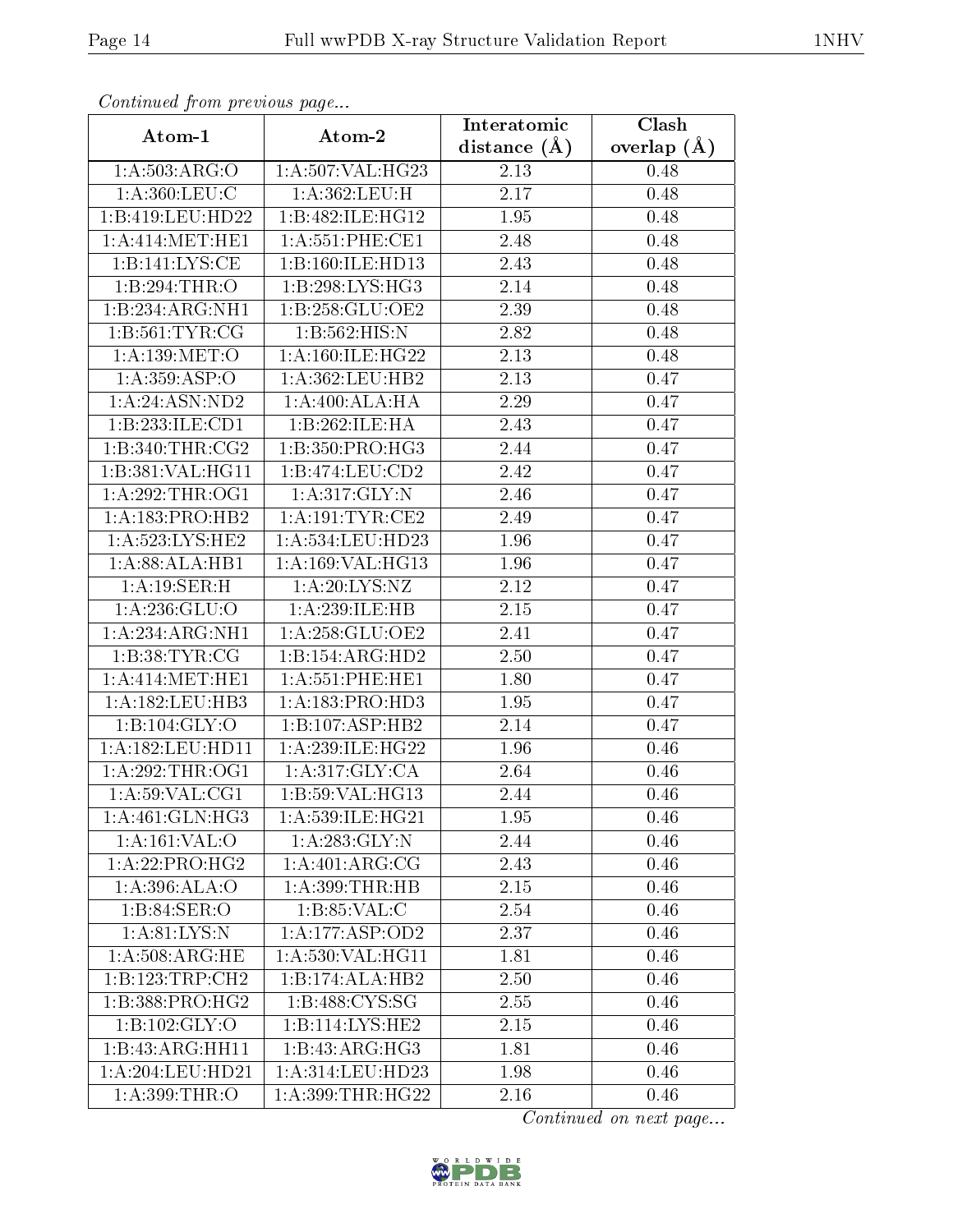| Commaca jibin previous page         |                            | Interatomic    | $\overline{\text{Clash}}$ |
|-------------------------------------|----------------------------|----------------|---------------------------|
| Atom-1                              | Atom-2                     | distance $(A)$ | overlap $(A)$             |
| 1:B:428:HIS:HB2                     | 1:B:500:TRP:CZ3            | 2.51           | 0.45                      |
| 1:A:20:LYS:H                        | 1: A:20: LYS:CD            | 2.24           | 0.45                      |
| 1: A:89: CYS:HB3                    | 1:A:108:VAL:O              | 2.16           | 0.45                      |
| 1:A:412:ILE:HD13                    | 1: A:426:MET:HG2           | 1.98           | 0.45                      |
| 1: A:439: LEU:O                     | 1: A: 457: LEU: HG         | 2.17           | 0.45                      |
| 1:B:26:LEU:HD13                     | 1:B:432:ILE:HD13           | 1.97           | 0.45                      |
| 1: A:215: MET:HB2                   | 1: A:326: SER:CB           | 2.39           | $0.45\,$                  |
| 1: A:458: ASP:CG                    | 1:A:517:ARG:HH22           | 2.20           | 0.45                      |
| 1:A:59:VAL:HG13                     | 1: B:59: VAL:CG1           | 2.46           | 0.45                      |
| 1:B:161:VAL:O                       | 1:B:283:GLY:N              | 2.42           | 0.45                      |
| 1: A:374: HIS: HA                   | 1: A:379: LYS:O            | 2.16           | 0.45                      |
| 1:B:273:ASN:ND2                     | 1:B:275:GLY:H              | 2.14           | 0.45                      |
| 1:B:419:LEU:CD2                     | 1:B:482:ILE:HG12           | 2.47           | 0.45                      |
| 1:B:464:GLU:OE2                     | 1:B:538:PRO:HA             | 2.17           | 0.45                      |
| 1:B:563:SER:O                       | 1:B:565:SER:N              | 2.50           | 0.45                      |
| $1:A:211:\overline{\text{LYS:HB2}}$ | 1:A:214:PRO:HB3            | 1.98           | 0.45                      |
| 1:B:219:TYR:CZ                      | 1:B:350:PRO:HB3            | 2.52           | 0.45                      |
| 1:B:499:VAL:0                       | 1:B:503:ARG:HG3            | 2.16           | 0.45                      |
| 1:B:26:LEU:HD13                     | 1:B:432:ILE:CD1            | 2.47           | 0.44                      |
| 1:B:489:LEU:HD22                    | 1:B:494:VAL:HG11           | 1.98           | 0.44                      |
| 1:B:79:LYS:HA                       | 1:B:244:ASP:HB3            | 1.99           | 0.44                      |
| 1: A:466: LEU:CD2                   | 1: A:551:PHE:CE2           | 2.98           | 0.44                      |
| 1:B:138:ILE:HG23                    | 1:B:138:ILE:O              | 2.16           | 0.44                      |
| 1:B:464:GLU:OE2                     | 1:B:469:LEU:HD21           | 2.17           | 0.44                      |
| $1:$ A:408:TRP:HB2                  | $1: A:429:$ PHE:CE2        | 2.53           | 0.44                      |
| 1:A:539:ILE:HB                      | 1:A:542:ALA:HB2            | 1.98           | 0.44                      |
| 1:A:461:GLN:HB3                     | 1:A:542:ALA:HA             | 1.99           | 0.44                      |
| 1:B:179:VAL:HG12                    | 1:B:289:CYS:CB             | 2.47           | 0.44                      |
| 1:B:492:LEU:HD12                    | 1:B:492:LEU:N              | 2.32           | 0.44                      |
| 1:B:204:LEU:HD21                    | 1:B:314:LEU:CD2            | 2.48           | 0.44                      |
| 1:A:465:ARG:HD3                     | $1:A:542.\overline{ALA:O}$ | 2.16           | 0.44                      |
| 1:B:144:VAL:HB                      | 1:B:394:ARG:HG2            | 2.00           | 0.44                      |
| 1: B: 313:MET:HG2                   | 1:B:322:VAL:HG22           | 1.99           | 0.44                      |
| 1:B:81:LYS:HE2                      | 1: B:81: LYS: HA           | 1.98           | 0.44                      |
| 1: A:508:ARG:NE                     | 1: A: 530: VAL: HG11       | 2.33           | 0.44                      |
| 1:B:422:ARG:NH2                     | 1:B:472:PHE:O              | 2.51           | 0.44                      |
| $1:A:526:$ PHE:C                    | 1: A:528:TRP:H             | 2.21           | 0.44                      |
| 1: B:441: LYS:O                     | 1:B:443:LEU:HG             | 2.18           | 0.44                      |
| 1: A: 535: LYS: HG3                 | 1: A:536:LEU:H             | 1.83           | 0.44                      |
| 1:B:492:LEU:N                       | 1:B:492:LEU:CD1            | 2.81           | 0.44                      |
| 1: A:113: SER:O                     | 1:A:117:ASN:ND2            | 2.52           | 0.43                      |

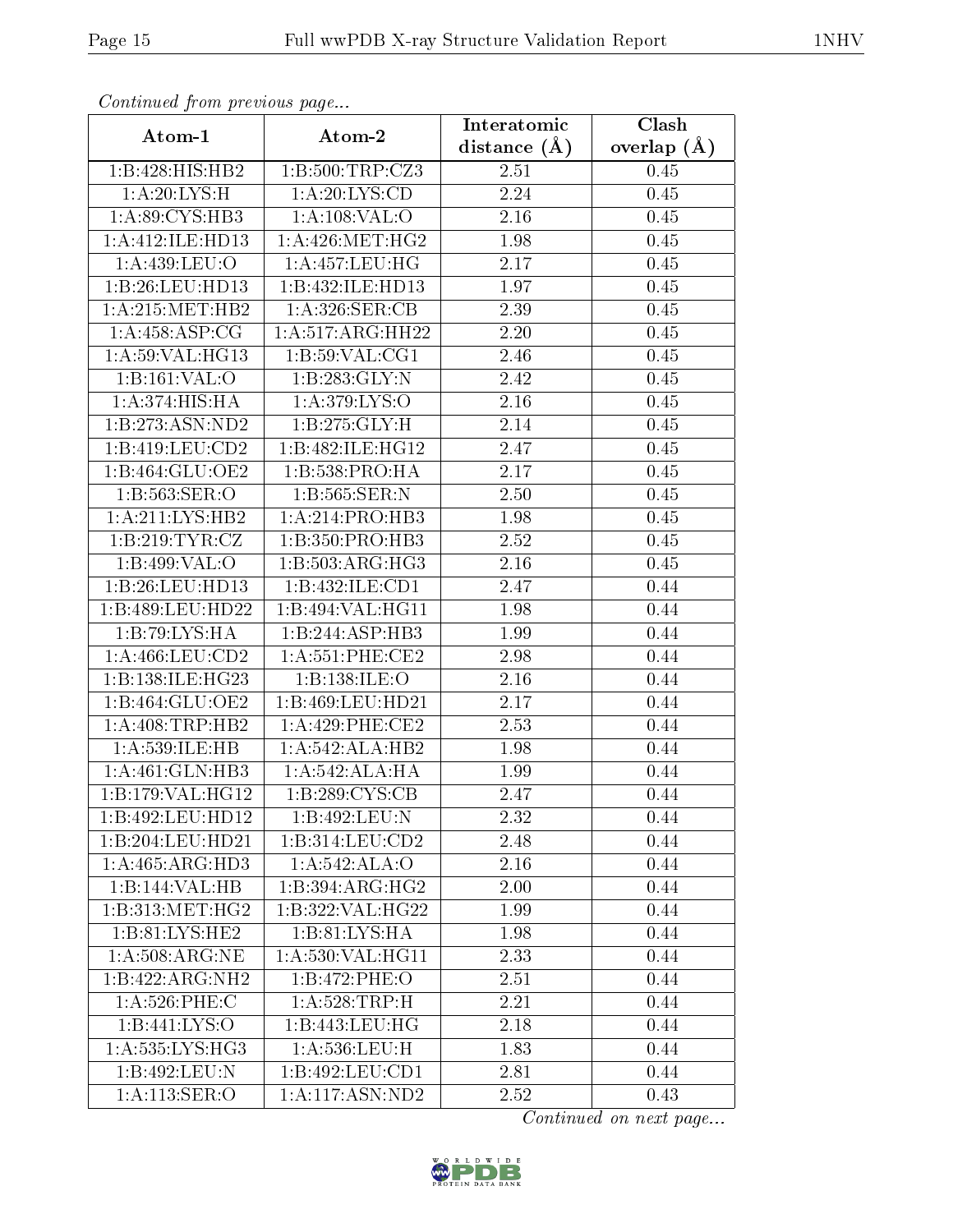| Continuou jiom protivus pugo |                      | Interatomic      | Clash           |
|------------------------------|----------------------|------------------|-----------------|
| Atom-1                       | Atom-2               | distance $(\AA)$ | overlap $(\AA)$ |
| 1:A:23:ILE:HG23              | 1:A:27:SER:CB        | 2.47             | 0.43            |
| 1:B:160:ILE:HG23             | 1:B:160:ILE:O        | 2.17             | 0.43            |
| 1:B:179:VAL:HG12             | 1:B:289:CYS:SG       | $2.59\,$         | 0.43            |
| 1:B:187:MET:HG2              | 1:B:296:TYR:CD2      | 2.53             | 0.43            |
| 1:B:215:MET:SD               | 1:B:215:MET:C        | 2.97             | 0.43            |
| 1:B:52:VAL:HB                | 1:B:226:SER:OG       | 2.18             | 0.43            |
| 1:B:308:LEU:CD1              | 1:B:335:SER:HB3      | 2.48             | 0.43            |
| 1:B:337:ARG:HB3              | 1:B:337:ARG:HH11     | 1.83             | 0.43            |
| 1: B: 372: VAL: CG2          | 1:B:373:ALA:N        | 2.81             | 0.43            |
| 1: A: 555: TYR: CD1          | 1:A:560:ILE:HG13     | 2.53             | 0.43            |
| 1:B:175:LEU:HD12             | 1:B:261:TYR:OH       | 2.19             | 0.43            |
| 1: B: 313: MET: HE3          | 1:B:313:MET:HB2      | 1.79             | 0.43            |
| 1:A:125:ASP:O                | 1:A:129:ASP:HB3      | 2.19             | 0.43            |
| 1: A:172: LYS: CE            | 1: A: 559: ASP:O     | 2.67             | 0.43            |
| 1: A:496: PRO:HG2            | 1:A:499:VAL:CG2      | 2.42             | 0.43            |
| 1:A:33:HIS:HB3               | 1: A:36: MET:CG      | 2.49             | 0.43            |
| 1:A:422:ARG:HD3              | 2:A:5001:154:CL14    | 2.55             | 0.43            |
| 1: A:510: ARG:O              | 1: A:514: GLN: HG2   | 2.18             | 0.43            |
| 1:B:517:ARG:HH11             | 1:B:517:ARG:HG2      | 1.84             | 0.43            |
| 1: A:160: ILE: HG23          | 1: A:160: ILE: O     | 2.19             | 0.43            |
| 1: A:30: LEU:O               | 1:A:494:VAL:HG13     | 2.18             | 0.43            |
| 1:B:94:PRO:HD3               | 1: B:561: TYR: CG    | 2.54             | 0.43            |
| 1: A:368: SER: CB            | 1: A: 384: LEU: HD11 | 2.49             | 0.43            |
| $1: A:526:$ PHE:HA           | 1: A:528:TRP:NE1     | 2.33             | 0.43            |
| 1: B: 56: ARG: N             | 1:B:56:ARG:CD        | 2.82             | 0.43            |
| 1:B:440:GLU:N                | 1:B:440:GLU:OE1      | 2.50             | 0.43            |
| 1:A:372:VAL:HG22             | 1: A:373:ALA:N       | 2.34             | 0.42            |
| 1:A:504:ALA:HBI              | 1: A:526: PHE: HD1   | 1.83             | 0.42            |
| 1:B:406:ASN:ND2              | 1:B:443:LEU:HB3      | 2.33             | 0.42            |
| 1: A: 102: GLY: C            | 1:A:114:LYS:HE3      | 2.40             | 0.42            |
| 1:A:235:VAL:O                | 1:A:239:ILE:HG13     | 2.19             | 0.42            |
| $1:A:428:H1\overline{S:HB2}$ | 1: A:500:TRP: CZ3    | 2.55             | 0.42            |
| 1: A:97: ALA:O               | 1:A:165:LEU:HD22     | 2.19             | 0.42            |
| 1:B:176:TYR:HE1              | 1:B:560:ILE:HD12     | 1.84             | 0.42            |
| 1: B:561: TYR:CD1            | 1:B:562:HIS:N        | 2.88             | 0.42            |
| $1:A:79:\overline{LYS:HG2}$  | 1: A:79: LYS:O       | 2.20             | 0.42            |
| 1:B:82:LEU:HD12              | 1:B:173:MET:O        | 2.20             | 0.42            |
| 1:B:217:PHE:CZ               | 1:B:322:VAL:HB       | 2.54             | 0.42            |
| 1:A:320:LEU:HD12             | 1: A:321: VAL:H      | 1.85             | 0.42            |
| 1:A:447:ILE:C                | 1:A:449:GLY:N        | 2.73             | 0.42            |
| 1:B:523:LYS:HG3              | 1:B:534:LEU:CD2      | 2.50             | 0.42            |

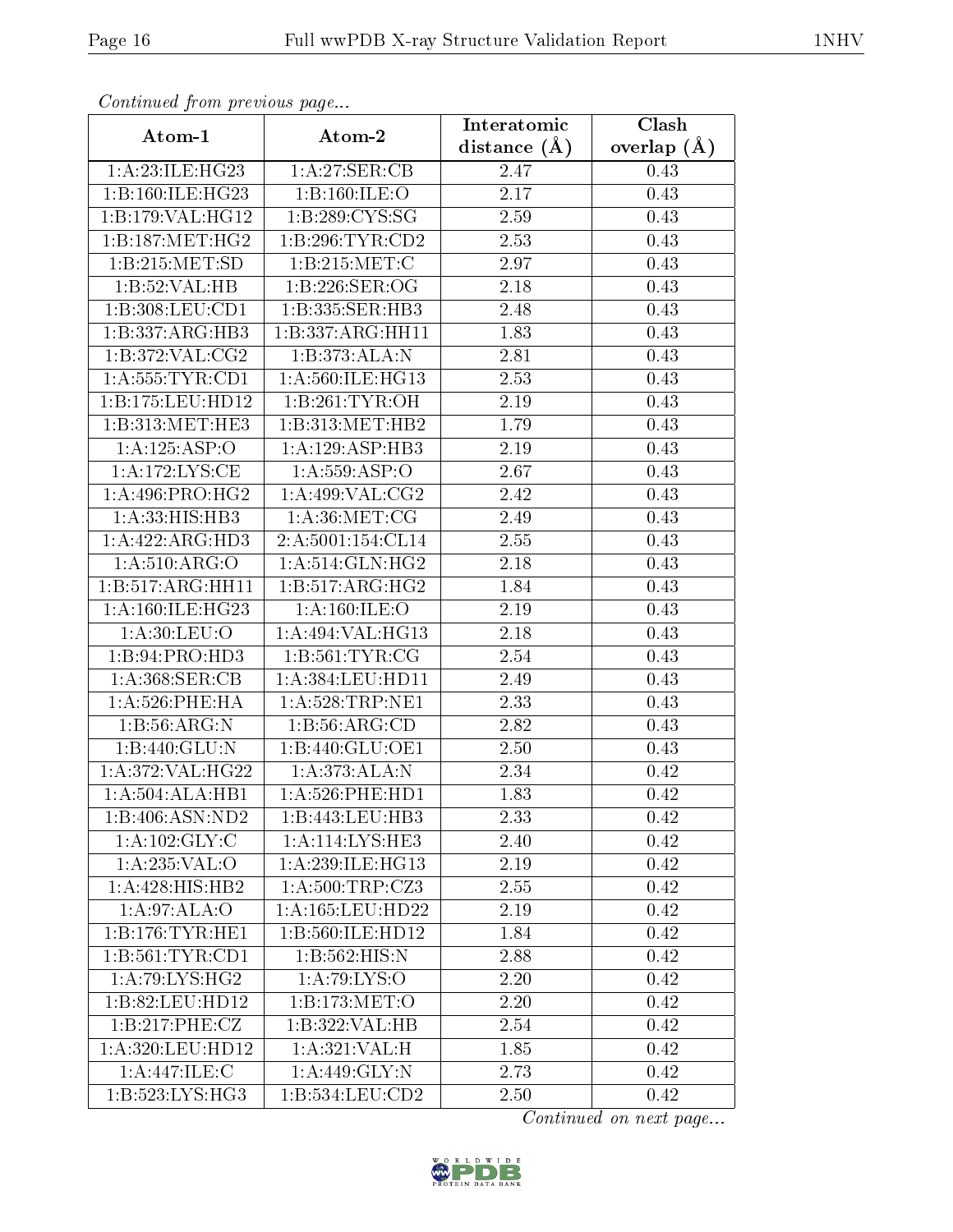| Continued from previous page |                                    | Interatomic       | Clash           |  |
|------------------------------|------------------------------------|-------------------|-----------------|--|
| Atom-1                       | Atom-2                             | distance $(\AA)$  | overlap $(\AA)$ |  |
| 1:B:539:ILE:O                | 1:B:542:ALA:HB3                    | $2.19\,$          | 0.42            |  |
| 2:A:5001:154:H231            | 2:A:5001:154:H162                  | 1.72              | 0.41            |  |
| 1:A:92:THR:HA                | 1:A:93:PRO:HD3                     | 1.93              | 0.41            |  |
| 1:A:268:ASN:HB3              | 1: A:274: CYS:SG                   | 2.59              | 0.41            |  |
| 1: A: 385: THR: OG1          | 1: A: 386: ARG: N                  | 2.53              | 0.41            |  |
| 1:B:22:PRO:HG2               | 1:B:401:ARG:HG3                    | 2.02              | 0.41            |  |
| 1:B:308:LEU:HB3              | $1: \overline{B:311:CYS:SG}$       | 2.60              | 0.41            |  |
| 1:B:535:LYS:O                | 1:B:536:LEU:HB2                    | 2.20              | 0.41            |  |
| 1: A:203:PHE:CE2             | 1:A:314:LEU:HD13                   | $\overline{2.54}$ | 0.41            |  |
| 1: A:31:LEU:HG               | 1:A:492:LEU:HB3                    | 2.00              | 0.41            |  |
| 1:B:130:THR:O                | 1: B: 130: THR: OG1                | 2.36              | 0.41            |  |
| 1:A:427:THR:HA               | $1: A:526:$ PHE:CZ                 | 2.55              | 0.41            |  |
| 1:A:40:THR:O                 | 1:A:142:ASN:HA                     | 2.20              | 0.41            |  |
| $1:A:207$ :THR:CG2           | 1: A:312:THR:HG21                  | 2.50              | 0.41            |  |
| 1: A:361: GLU:HG2            | 1:A:370:VAL:O                      | 2.21              | 0.41            |  |
| 1: A: 33: HIS: ND1           | 1: A: 491: LYS: O                  | 2.53              | 0.41            |  |
| 1:A:92:THR:HG21              | 1:A:165:LEU:HD11                   | 2.03              | 0.41            |  |
| 1: A:215: MET:CB             | 1: A:326: SER: HB2                 | 2.41              | 0.41            |  |
| 1:B:545:LEU:HB3              | 1:B:547:LEU:CD1                    | 2.50              | 0.41            |  |
| 1: A:340:THR:HG21            | 1: A:350: PRO:HG3                  | 2.02              | 0.41            |  |
| 1: A:368: SER: HB2           | 1: A: 384: LEU: HD11               | 2.03              | 0.41            |  |
| 1:B:118:HIS:O                | 1:B:121:SER:N                      | 2.54              | 0.41            |  |
| 1:A:243:CYS:HB2              | 1: A:245:LEU:HG                    | 2.03              | 0.41            |  |
| 1: A: 132: THR:O             | 1:A:259:ARG:HB3                    | 2.21              | 0.41            |  |
| 1:A:41:THR:OG1               | 1:A:43:ARG:HB2                     | 2.21              | 0.41            |  |
| 1:B:92:THR:HA                | 1:B:93:PRO:HD3                     | 1.94              | 0.41            |  |
| 1:A:200:ARG:O                | 1: A:204:LEU:HG                    | 2.20              | 0.41            |  |
| 1:B:434:LEU:HD21             | 1:B:511:LEU:HD23                   | 2.03              | 0.41            |  |
| 1:A:326:SER:OG               | 1:A:332:ASP:OD2                    | 2.37              | 0.41            |  |
| 1: A: 389: THR: HA           | 1: A:488:CYS:SG                    | 2.61              | 0.41            |  |
| 1:B:191:TYR:O                | 1:B:194:GLN:HG2                    | 2.21              | 0.41            |  |
| 1:B:20:LYS:HZ3               | 1:B:20:LYS:H                       | 1.68              | 0.41            |  |
| 1:B:465:ARG:HH11             | $1:B:465:ARG:\overline{CG}$        | 2.33              | 0.41            |  |
| 1: A:96: SER:O               | 1:A:97:ALA:C                       | 2.59              | 0.40            |  |
| 1:B:172:LYS:NZ               | 1:B:559:ASP:HB3                    | 2.36              | 0.40            |  |
| 1:B:200:ARG:HH21             | 1:B:365:SER:HB2                    | 1.86              | 0.40            |  |
| 1:B:336:LEU:CD1              | 1:B:356:PRO:HD3                    | 2.45              | 0.40            |  |
| 1:B:444:ASP:HB3              | $1:B:451:\overline{\text{CYS:SG}}$ | 2.61              | 0.40            |  |
| 1: A: 123: TRP: HE3          | 1: A:170: CYS:SG                   | 2.45              | 0.40            |  |
| 1:A:43:ARG:HH11              | 1: A: 43: ARG: HG3                 | 1.85              | 0.40            |  |
| 1:A:439:LEU:HG               | 1:A:457:LEU:CD2                    | 2.52              | 0.40            |  |

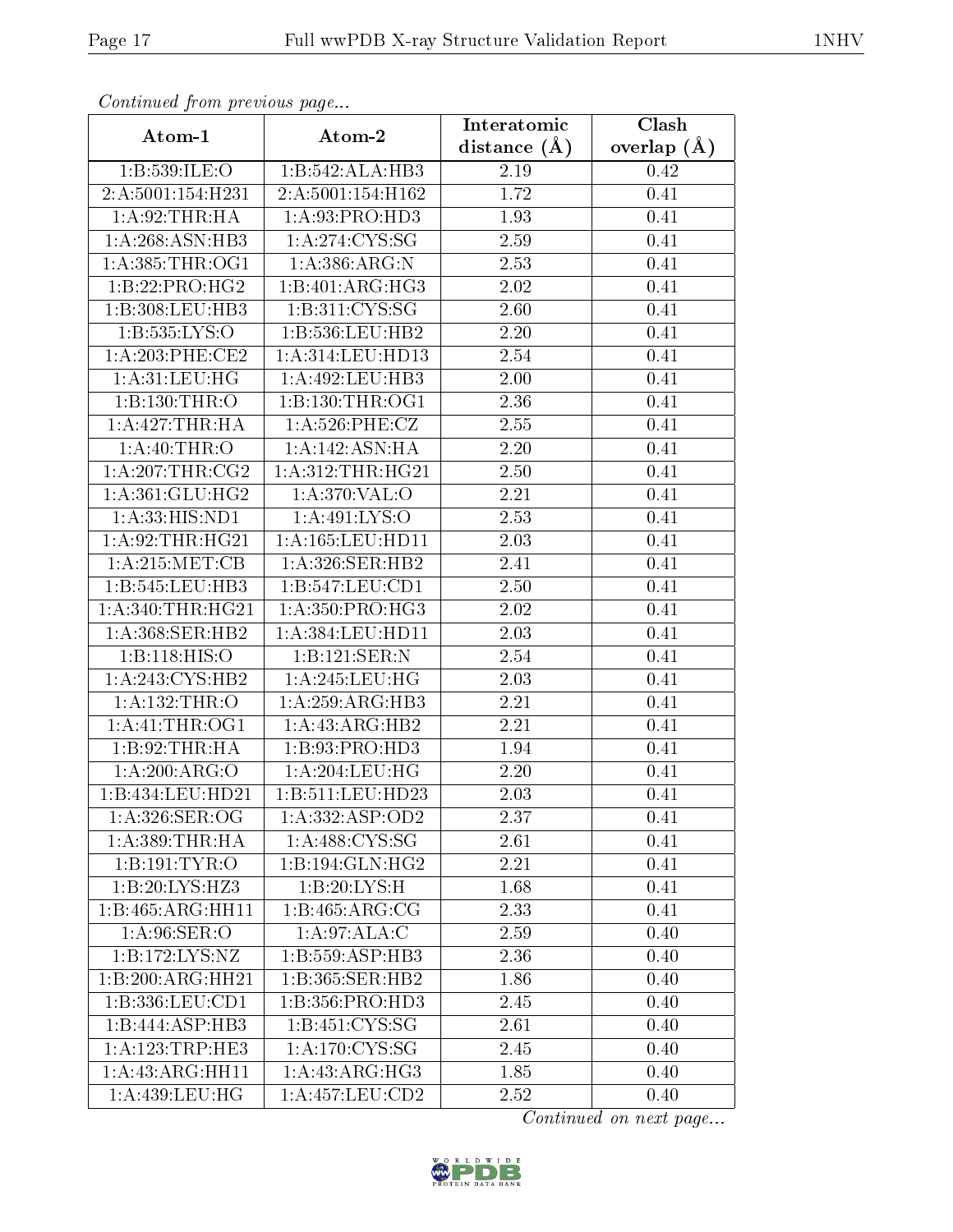| Atom-1            | Atom-2          | Interatomic<br>distance $(A)$ | Clash<br>overlap $(A)$ |
|-------------------|-----------------|-------------------------------|------------------------|
| 1: B:96: SER:O    | 1:B:97:ALA:C    | 2.60                          | 0.40                   |
| 1:B:386:ARG:NH2   | 1:B:391:PRO:HD3 | 2.37                          | 0.40                   |
| 1: A:310: ASP:O   | 1:A:324:CYS:HA  | 2.21                          | 0.40                   |
| 1:A:359:ASP:OD1   | 1: A:359: ASP:C | 2.60                          | 0.40                   |
| 1:B:101:PHE:CD2   | 1:B:118:HIS:CE1 | 3.09                          | 0.40                   |
| 1: B:40:THR:O     | 1:B:142:ASN:HA  | 2.22                          | 0.40                   |
| 1: B:510: ARG: CG | 1:B:510:ARG:NH1 | 2.80                          | 0.40                   |
| 1:B:346:TYR:O     | 1:B:347:SER:CB  | 2.70                          | 0.40                   |

There are no symmetry-related clashes.

#### 5.3 Torsion angles  $(i)$

#### 5.3.1 Protein backbone (i)

In the following table, the Percentiles column shows the percent Ramachandran outliers of the chain as a percentile score with respect to all X-ray entries followed by that with respect to entries of similar resolution.

The Analysed column shows the number of residues for which the backbone conformation was analysed, and the total number of residues.

| Mol | Chain | Analysed           | Favoured     |          | Allowed   Outliers | Percentiles     |    |
|-----|-------|--------------------|--------------|----------|--------------------|-----------------|----|
|     |       | $554/578$ (96%)    | 508 (92%)    | 44 (8\%) | $2(0\%)$           | 34 <sup>1</sup> | 66 |
|     |       | 557/578 (96%)      | 504 $(90\%)$ | 47 (8%)  | 6 $(1%)$           | 14 <sub>h</sub> | 42 |
| All | All   | $1111/1156$ (96\%) | $1012(91\%)$ | 91 (8\%) | $8(1\%)$           | 22              | 54 |

All (8) Ramachandran outliers are listed below:

| Mol | Chain | Res | <b>Type</b> |
|-----|-------|-----|-------------|
| 1   | R     | 85  | <b>VAL</b>  |
| 1   | А     | 90  | <b>LYS</b>  |
| 1   | В     | 564 | LEU         |
|     |       | 536 | LEU         |
| 1   | В     | 97  | ALA         |
|     | В     | 536 | LEU         |
|     | В     | 90  | <b>LYS</b>  |
|     |       | 540 | PRO         |

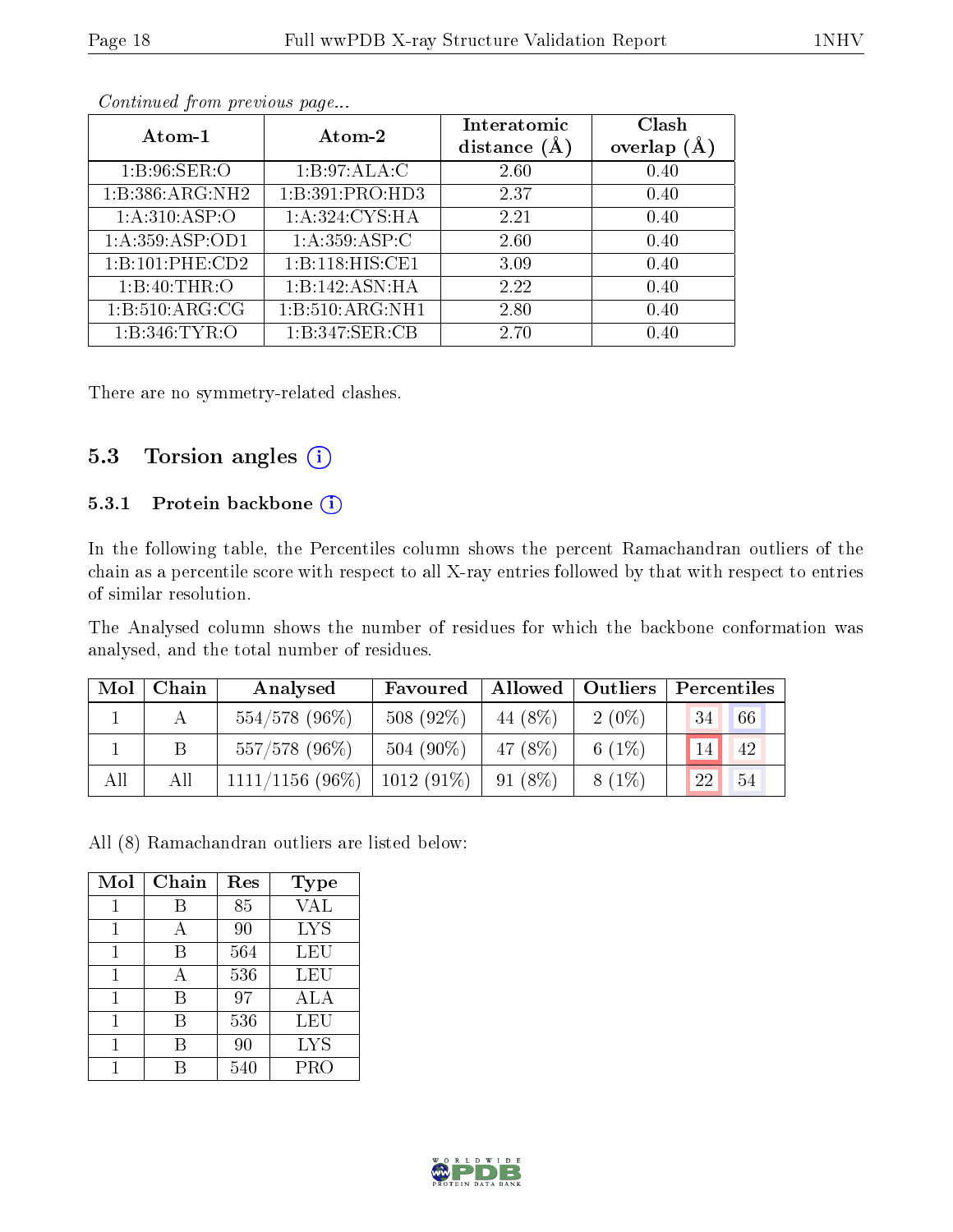#### 5.3.2 Protein sidechains (i)

In the following table, the Percentiles column shows the percent sidechain outliers of the chain as a percentile score with respect to all X-ray entries followed by that with respect to entries of similar resolution.

The Analysed column shows the number of residues for which the sidechain conformation was analysed, and the total number of residues.

| Mol | Chain | Analysed     | Rotameric   Outliers |           | Percentiles |
|-----|-------|--------------|----------------------|-----------|-------------|
|     |       | 476/492(97%) | 461 $(97%)$          | 15(3%)    | 73<br>39    |
|     |       | 479/492(97%) | 461 $(96\%)$         | $18(4\%)$ | 67 <br> 33  |
| All | All   | 955/984(97%) | $922(96\%)$          | 33 $(4%)$ | 70<br>36    |

All (33) residues with a non-rotameric sidechain are listed below:

| Mol            | Chain                    | Res              | ${\rm \bar{Type}}$      |
|----------------|--------------------------|------------------|-------------------------|
| $\mathbf{1}$   | $\overline{A}$           | 20               | $\overline{\text{LYS}}$ |
| $\overline{1}$ | $\overline{A}$           | $\overline{83}$  | LEU                     |
| $\mathbf 1$    | $\overline{A}$           | 106              | $\overline{\text{LYS}}$ |
| $\overline{1}$ | $\overline{A}$           | $\overline{131}$ | $\overline{\text{VAL}}$ |
| $\overline{1}$ | $\frac{\overline{A}}{A}$ | 170              | $\overline{\text{CYS}}$ |
| $\mathbf 1$    |                          | 179              | $\overline{\text{VAL}}$ |
| $\overline{1}$ | $\overline{A}$           | 197              | PRO                     |
| $\overline{1}$ | $\overline{A}$           | 220              | $\overline{\text{ASP}}$ |
| $\overline{1}$ | $\overline{A}$           | 237              | $\overline{{\rm GLU}}$  |
| $\overline{1}$ | $\overline{A}$           | 303              | $\overline{\text{CYS}}$ |
| $\mathbf{1}$   | $\overline{A}$           | 318              | $\overline{\text{ASP}}$ |
| $\overline{1}$ | $\overline{A}$           | 337              | $\overline{\rm{ARG}}$   |
| $\mathbf{1}$   | $\overline{A}$           | 407              | <b>SER</b>              |
| $\overline{1}$ | $\overline{A}$           | 440              | $\overline{\text{GLU}}$ |
| $\overline{1}$ | $\overline{A}$           | 510              | $\overline{\rm ARG}$    |
| $\mathbf{1}$   | $\overline{\text{B}}$    | $\overline{14}$  | $\overline{\text{CYS}}$ |
| $\overline{1}$ | $\overline{\mathrm{B}}$  | $\overline{20}$  | $\overline{\text{LYS}}$ |
| $\overline{1}$ | B                        | 47               | <b>LEU</b>              |
| $\overline{1}$ | $\overline{\mathrm{B}}$  | $\overline{56}$  | $\overline{\rm{ARG}}$   |
| $\overline{1}$ | $\overline{\mathrm{B}}$  | 57               | LEU                     |
| $\overline{1}$ | B                        | 86               | $\widetilde{{\rm GLU}}$ |
| $\overline{1}$ | $\overline{\mathrm{B}}$  | 120              | <b>HIS</b>              |
| $\mathbf{1}$   | $\overline{\mathrm{B}}$  | 262              | ILE                     |
| $\overline{1}$ | $\overline{\mathrm{B}}$  | 303              | $\overline{\text{CYS}}$ |
| $\mathbf{1}$   | $\overline{\mathrm{B}}$  | 308              | LEU                     |
| $\mathbf{1}$   | $\overline{\rm B}$       | $\overline{355}$ | $\overline{\text{GLN}}$ |
| $\overline{1}$ | B                        | 366              | $\overline{\text{CYS}}$ |

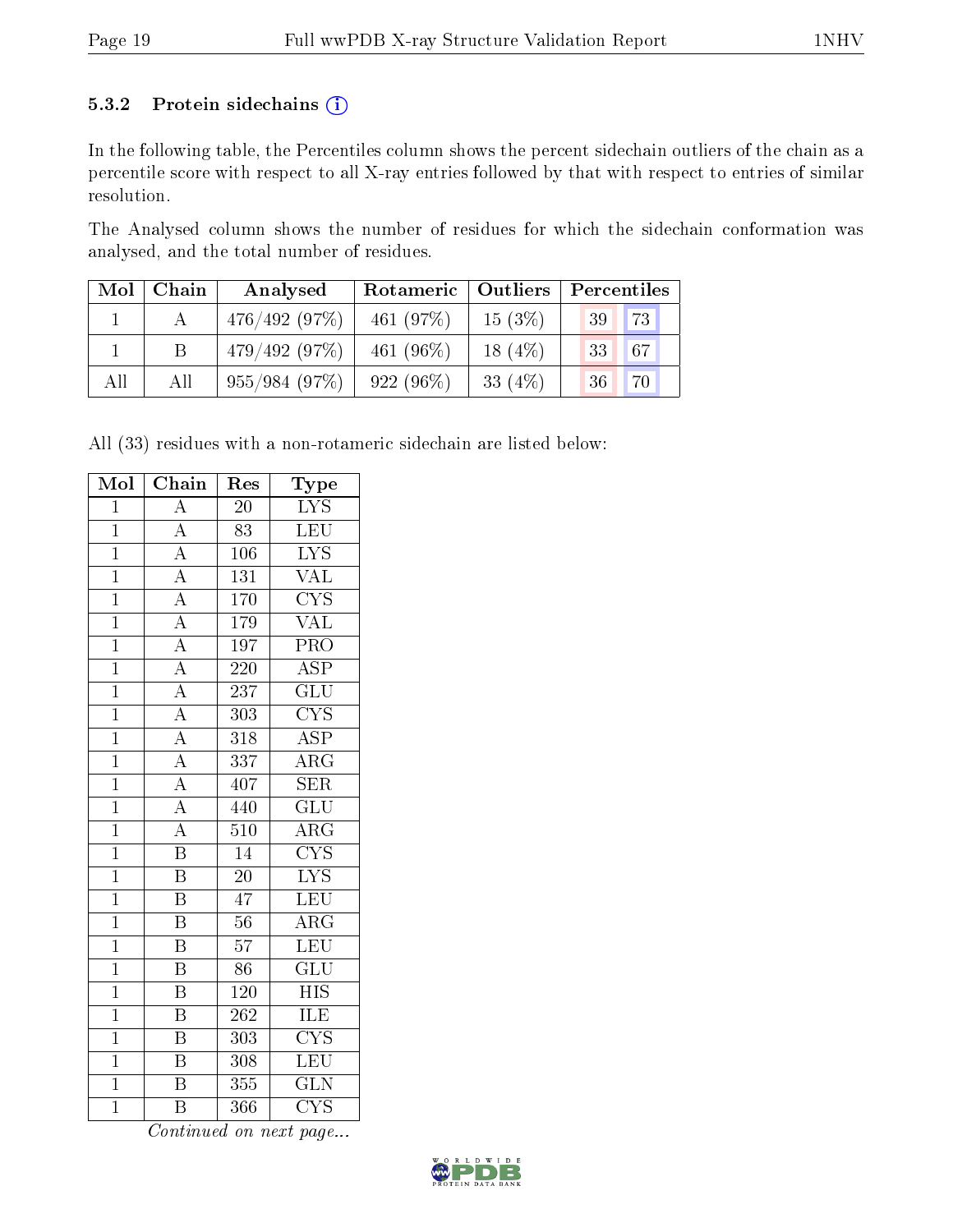Continued from previous page...

| Mol | Chain | Res | Type       |
|-----|-------|-----|------------|
|     |       | 377 | SER.       |
|     |       | 407 | SER        |
|     |       | 440 | GLU        |
|     | R     | 466 | LEU        |
|     | R     | 510 | $\rm{ARG}$ |
|     |       | 534 | LEU        |

Some sidechains can be flipped to improve hydrogen bonding and reduce clashes. All (16) such sidechains are listed below:

| Mol            | ${\rm Chain}$           | $\operatorname{Res}% \left( \mathcal{N}\right) \equiv\operatorname{Res}(\mathcal{N}_{0})\cap\mathcal{N}_{1}$ | Type                 |
|----------------|-------------------------|--------------------------------------------------------------------------------------------------------------|----------------------|
| $\mathbf{1}$   | А                       | 206                                                                                                          | <b>ASN</b>           |
| $\mathbf 1$    | $\boldsymbol{A}$        | 273                                                                                                          | <b>ASN</b>           |
| $\mathbf{1}$   | $\overline{\rm A}$      | 467                                                                                                          | <b>HIS</b>           |
| $\mathbf{1}$   | A                       | 527                                                                                                          | <b>ASN</b>           |
| $\mathbf{1}$   | $\bf{A}$                | 544                                                                                                          | <b>GLN</b>           |
| 1              | $\overline{\mathrm{B}}$ | 49                                                                                                           | GLN                  |
| $\mathbf 1$    | B                       | 184                                                                                                          | <b>GLN</b>           |
| $\mathbf{1}$   | $\overline{B}$          | 206                                                                                                          | <b>ASN</b>           |
| $\mathbf{1}$   | B                       | 231                                                                                                          | <b>ASN</b>           |
| $\mathbf{1}$   | B                       | 273                                                                                                          | <b>ASN</b>           |
| $\mathbf{1}$   | B                       | 406                                                                                                          | <b>ASN</b>           |
| $\mathbf{1}$   | B                       | 446                                                                                                          | <b>GLN</b>           |
| $\mathbf{1}$   | B                       | 467                                                                                                          | <b>HIS</b>           |
| $\mathbf{1}$   | Β                       | 527                                                                                                          | <b>ASN</b>           |
| $\overline{1}$ | B                       | 544                                                                                                          | $\rm GL\overline{N}$ |
| 1              | В                       | 562                                                                                                          | HIS                  |

#### 5.3.3 RNA (1)

There are no RNA molecules in this entry.

#### 5.4 Non-standard residues in protein, DNA, RNA chains (i)

There are no non-standard protein/DNA/RNA residues in this entry.

#### 5.5 Carbohydrates (i)

There are no carbohydrates in this entry.

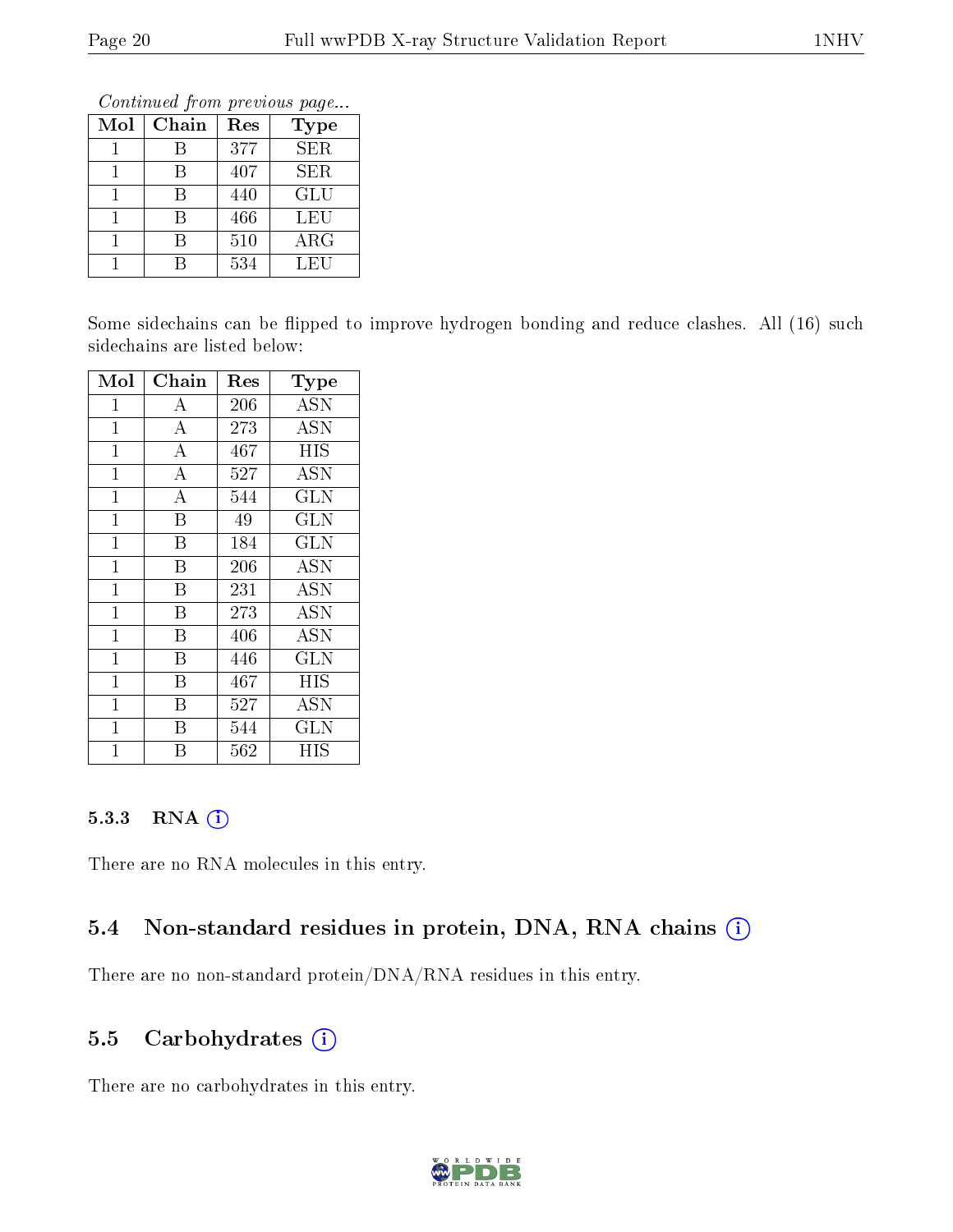### 5.6 Ligand geometry (i)

2 ligands are modelled in this entry.

In the following table, the Counts columns list the number of bonds (or angles) for which Mogul statistics could be retrieved, the number of bonds (or angles) that are observed in the model and the number of bonds (or angles) that are dened in the Chemical Component Dictionary. The Link column lists molecule types, if any, to which the group is linked. The Z score for a bond length (or angle) is the number of standard deviations the observed value is removed from the expected value. A bond length (or angle) with  $|Z| > 2$  is considered an outlier worth inspection. RMSZ is the root-mean-square of all Z scores of the bond lengths (or angles).

| Mol    |      | Chain | Res  | ${\rm Link}$             |               | <b>Bond lengths</b> |             |            | Bond angles |   |
|--------|------|-------|------|--------------------------|---------------|---------------------|-------------|------------|-------------|---|
|        | Type |       |      |                          | $\rm{Counts}$ | RMSZ                | Z  > 2<br># | Counts     | RMSZ        | Z |
| ച<br>↵ | 154  |       | 6001 | $\overline{\phantom{a}}$ | 32,41,41      | 2.05                | $13(40\%)$  | 34,58,58   | 1.43        |   |
|        | 154  |       | 5001 | $\sim$                   | 32,41,41      | 2.23                | $16(50\%)$  | 34, 58, 58 | 1.30        |   |

In the following table, the Chirals column lists the number of chiral outliers, the number of chiral centers analysed, the number of these observed in the model and the number defined in the Chemical Component Dictionary. Similar counts are reported in the Torsion and Rings columns. '-' means no outliers of that kind were identified.

| Mol |     |      |            | Type   Chain   Res   Link   Chirals | <b>Torsions</b>          | Rings |
|-----|-----|------|------------|-------------------------------------|--------------------------|-------|
|     | 154 | 6001 | $\sim 100$ |                                     | $3/20/28/28$   $0/5/5/5$ |       |
|     | 154 | 5001 | $\sim$     |                                     | $6/20/28/28$   $0/5/5/5$ |       |

| Mol            | Chain | Res  | <b>Type</b> | Atoms     | $\mathbf{Z}$ | Observed $(A)$ | Ideal(A) |
|----------------|-------|------|-------------|-----------|--------------|----------------|----------|
| $\overline{2}$ | А     | 5001 | 154         | $C23-N1$  | 4.02         | 1.53           | 1.46     |
| $\overline{2}$ | Β     | 6001 | 154         | $C6-N1$   | 3.78         | 1.43           | 1.34     |
| $\overline{2}$ | А     | 5001 | 154         | $C6-N1$   | 3.71         | 1.43           | 1.34     |
| $\overline{2}$ | А     | 5001 | 154         | $C2-N1$   | 3.68         | 1.52           | 1.47     |
| $\overline{2}$ | Β     | 6001 | 154         | $C8-C13$  | 3.59         | 1.44           | 1.39     |
| $\overline{2}$ | А     | 5001 | 154         | $C23-C24$ | 3.36         | 1.55           | 1.51     |
| $\overline{2}$ | Β     | 6001 | 154         | $C2-N1$   | 3.14         | 1.51           | 1.47     |
| $\overline{2}$ | Β     | 6001 | 154         | $C23-N1$  | 3.05         | 1.51           | 1.46     |
| $\overline{2}$ | А     | 5001 | 154         | C34-C35   | 2.94         | 1.43           | 1.36     |
| $\overline{2}$ | А     | 5001 | 154         | C34-C33   | 2.89         | 1.45           | 1.38     |
| $\overline{2}$ | Β     | 6001 | 154         | $C16-C2$  | 2.86         | 1.59           | 1.54     |
| $\overline{2}$ | А     | 5001 | 154         | C33-C32   | 2.85         | 1.43           | 1.36     |
| $\overline{2}$ | А     | 5001 | 154         | $C8-C13$  | 2.79         | 1.43           | 1.39     |
| $\overline{2}$ | Β     | 6001 | 154         | $C33-C32$ | 2.74         | 1.42           | 1.36     |
| $\overline{2}$ | B     | 6001 | 154         | $C34-C33$ | 2.73         | 1.45           | 1.38     |

All (29) bond length outliers are listed below:

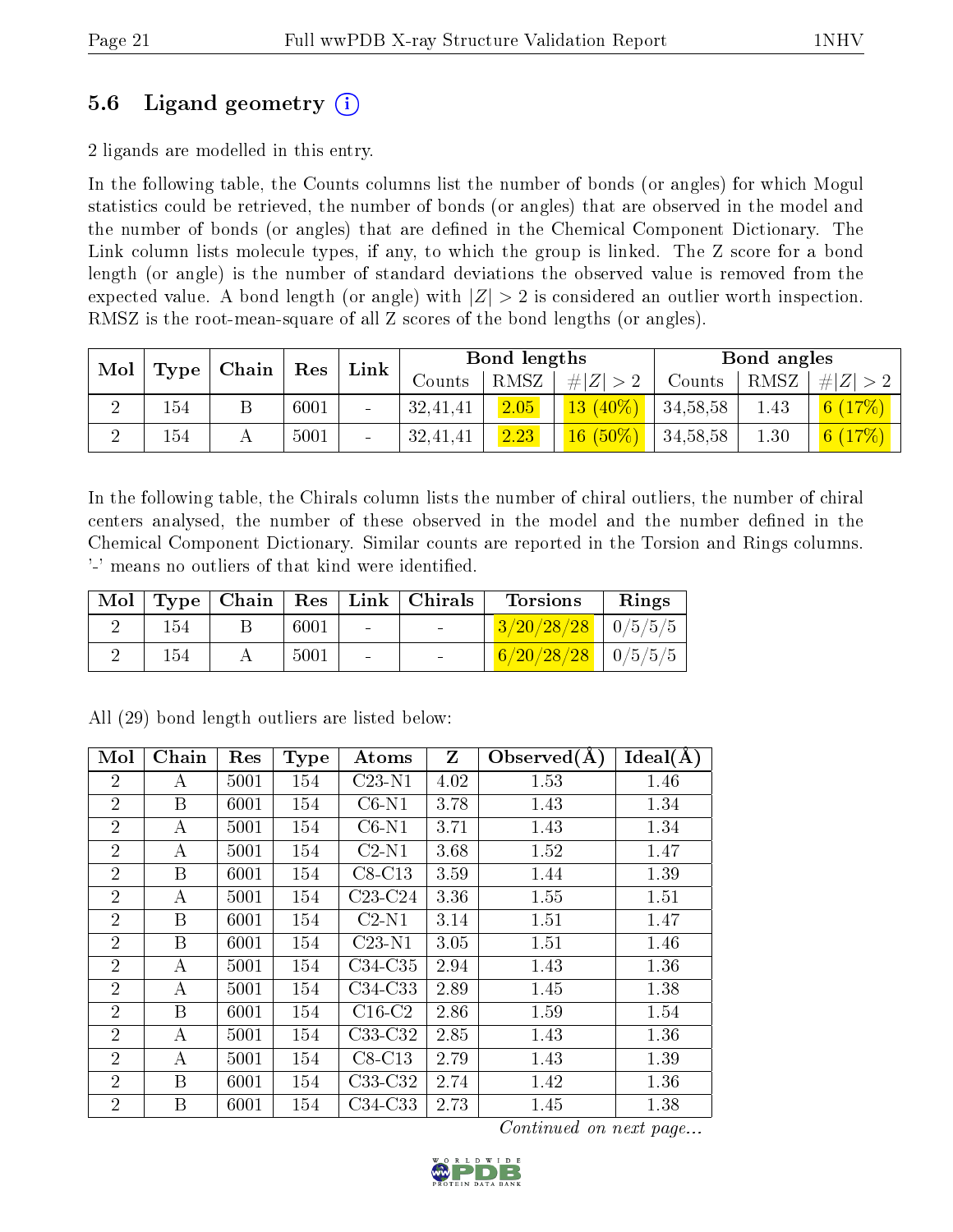|--|

| Mol            | Chain        | Res  | Type | Atoms                                     | $Z_{\parallel}$ | Observed $(A)$ | $Ideal(\AA)$ |
|----------------|--------------|------|------|-------------------------------------------|-----------------|----------------|--------------|
| $\overline{2}$ | $\mathbf{B}$ | 6001 | 154  | $C34-C35$                                 | 2.71            | 1.42           | 1.36         |
| $\overline{2}$ | A            | 5001 | 154  | $C22-C17$                                 | 2.67            | 1.44           | 1.38         |
| $\overline{2}$ | A            | 5001 | 154  | $C10-C11$                                 | 2.57            | 1.42           | 1.38         |
| $\overline{2}$ | A            | 5001 | 154  | $C16-C2$                                  | 2.47            | 1.58           | 1.54         |
| $\overline{2}$ | A            | 5001 | 154  | C <sub>18</sub> -C <sub>17</sub>          | 2.43            | 1.44           | 1.38         |
| $\overline{2}$ | $\mathbf{B}$ | 6001 | 154  | C18-C17                                   | 2.39            | 1.44           | 1.38         |
| $\overline{2}$ | $\mathbf{B}$ | 6001 | 154  | $C22-C17$                                 | 2.39            | 1.44           | 1.38         |
| $\overline{2}$ | A            | 5001 | 154  | $\overline{\text{C}}21\text{-}\text{C}22$ | 2.37            | 1.43           | 1.38         |
| $\overline{2}$ | A            | 5001 | 154  | $C12-C11$                                 | 2.35            | 1.42           | 1.38         |
| $\overline{2}$ | $\mathbf{B}$ | 6001 | 154  | $C12-C13$                                 | 2.33            | 1.42           | 1.38         |
| $\overline{2}$ | $\mathbf{B}$ | 6001 | 154  | $C23-C24$                                 | 2.31            | 1.54           | 1.51         |
| $\overline{2}$ | A            | 5001 | 154  | $C12-C13$                                 | 2.29            | 1.42           | 1.38         |
| $\overline{2}$ | B            | 6001 | 154  | $C12-C11$                                 | 2.29            | 1.42           | 1.38         |
| $\overline{2}$ | A            | 5001 | 154  | $C19-C18$                                 | 2.26            | 1.43           | 1.38         |

All (12) bond angle outliers are listed below:

| Mol            | Chain | Res  | Type | Atoms        | Z       | Observed $(°)$ | $\text{Ideal}({}^o)$ |
|----------------|-------|------|------|--------------|---------|----------------|----------------------|
| 2              | B     | 6001 | 154  | $C24-C23-N1$ | 3.57    | 118.39         | 113.37               |
| $\overline{2}$ | B     | 6001 | 154  | $C12-C13-C8$ | $-3.20$ | 119.22         | 121.58               |
| $\overline{2}$ | A     | 5001 | 154  | $C24-C23-N1$ | 3.16    | 117.82         | 113.37               |
| $\overline{2}$ | А     | 5001 | 154  | $C8-C6-N1$   | 3.12    | 122.23         | 117.92               |
| $\overline{2}$ | B     | 6001 | 154  | $C17-C16-C2$ | 3.05    | 119.13         | 113.86               |
| $\overline{2}$ | B     | 6001 | 154  | $C8-C6-N1$   | 2.95    | 122.00         | 117.92               |
| $\overline{2}$ | A     | 5001 | 154  | $C17-C16-C2$ | 2.85    | 118.78         | 113.86               |
| $\overline{2}$ | B     | 6001 | 154  | $O7-C6-C8$   | $-2.55$ | 114.92         | 120.06               |
| 2              | А     | 5001 | 154  | $O7-C6-C8$   | $-2.26$ | 115.50         | 120.06               |
| $\overline{2}$ | B     | 6001 | 154  | $C23-N1-C6$  | 2.25    | 123.22         | 116.97               |
| $\overline{2}$ | А     | 5001 | 154  | $C23-N1-C6$  | 2.05    | 122.66         | 116.97               |
| $\overline{2}$ | А     | 5001 | 154  | $C12-C13-C8$ | $-2.00$ | 120.10         | 121.58               |

There are no chirality outliers.

All (9) torsion outliers are listed below:

| Mol           | Chain        | Res  | Type | Atoms                                                             |
|---------------|--------------|------|------|-------------------------------------------------------------------|
| $\mathcal{D}$ |              | 6001 | 154  | S28-C27-C29-C30                                                   |
| $\mathcal{D}$ | А            | 5001 | 154  | $C16$ -C2-N1- $\overline{C23}$                                    |
| $\mathcal{D}$ | $\mathbf{A}$ | 5001 | 154  | S28-C27-C29-C30                                                   |
| $\mathcal{D}$ | R            | 6001 | 154  | C2-C16-C17-C22                                                    |
| 2             | R            | 6001 | 154  | C2-C16-C17-C18                                                    |
| 2             | $\mathsf{A}$ | 5001 | 154  | C <sub>2</sub> -C <sub>16</sub> -C <sub>17</sub> -C <sub>22</sub> |
| 2             |              | 5001 | 154  | C <sub>2</sub> -C <sub>16</sub> -C <sub>17</sub> -C <sub>18</sub> |

 $\overline{Continued\ on\ next\ page...}_{\substack{w_0\ R\ L\ D\ W\ L\ D}}$ 

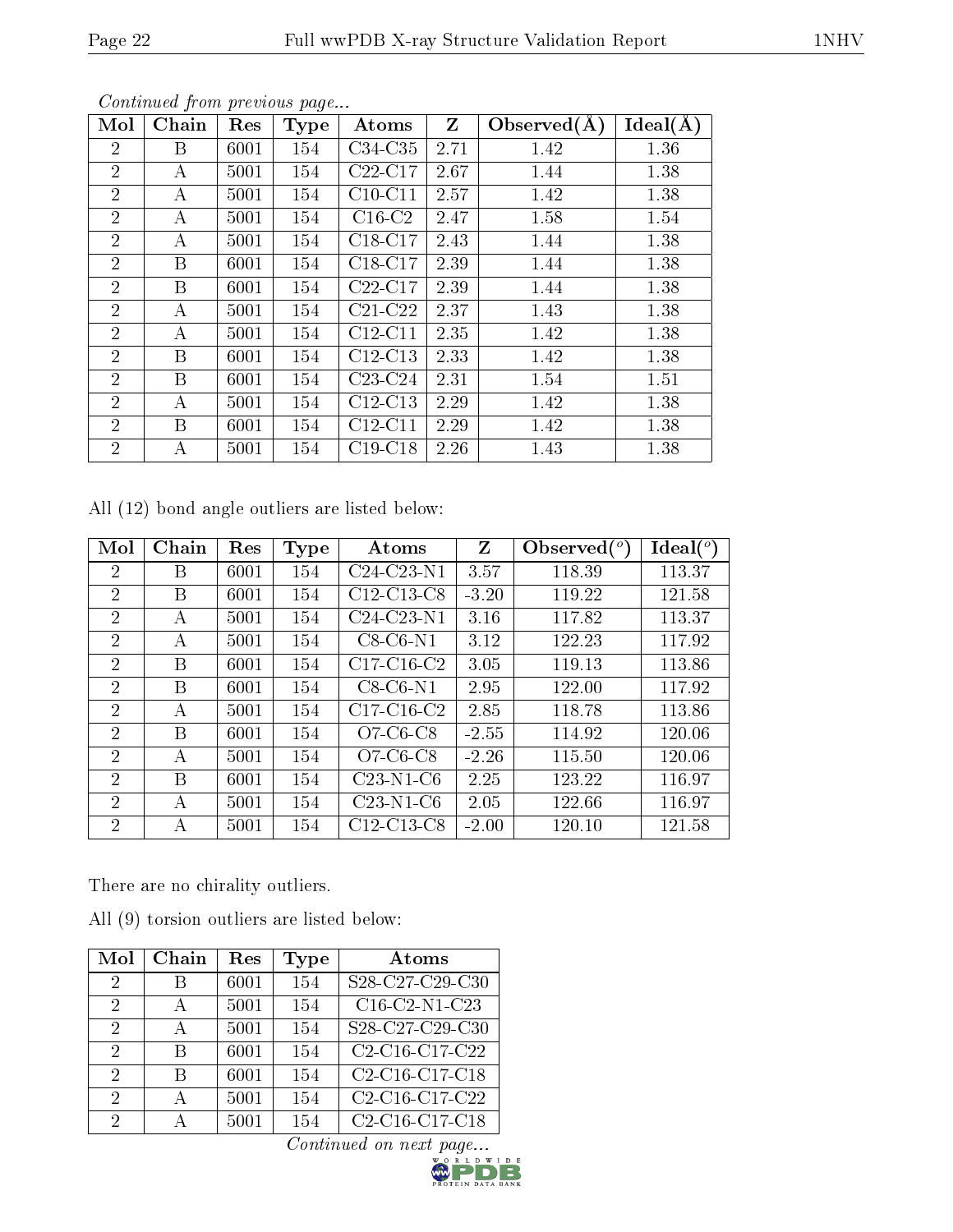Continued from previous page...

| $Mol$   Chain | $\operatorname{Res}$ | $\Gamma$ Type | Atoms          |
|---------------|----------------------|---------------|----------------|
|               | 5001                 | 154           | $O7-C6-N1-C23$ |
|               | 5001                 | 154           | $C8-C6-N1-C23$ |

There are no ring outliers.

1 monomer is involved in 4 short contacts:

|  |            |       | $\mid$ Mol $\mid$ Chain $\mid$ Res $\mid$ Type $\mid$ Clashes $\mid$ Symm-Clashes |
|--|------------|-------|-----------------------------------------------------------------------------------|
|  | $5001 \pm$ | - 154 |                                                                                   |

The following is a two-dimensional graphical depiction of Mogul quality analysis of bond lengths, bond angles, torsion angles, and ring geometry for all instances of the Ligand of Interest. In addition, ligands with molecular weight > 250 and outliers as shown on the validation Tables will also be included. For torsion angles, if less then 5% of the Mogul distribution of torsion angles is within 10 degrees of the torsion angle in question, then that torsion angle is considered an outlier. Any bond that is central to one or more torsion angles identified as an outlier by Mogul will be highlighted in the graph. For rings, the root-mean-square deviation (RMSD) between the ring in question and similar rings identified by Mogul is calculated over all ring torsion angles. If the average RMSD is greater than 60 degrees and the minimal RMSD between the ring in question and any Mogul-identified rings is also greater than 60 degrees, then that ring is considered an outlier. The outliers are highlighted in purple. The color gray indicates Mogul did not find sufficient equivalents in the CSD to analyse the geometry.



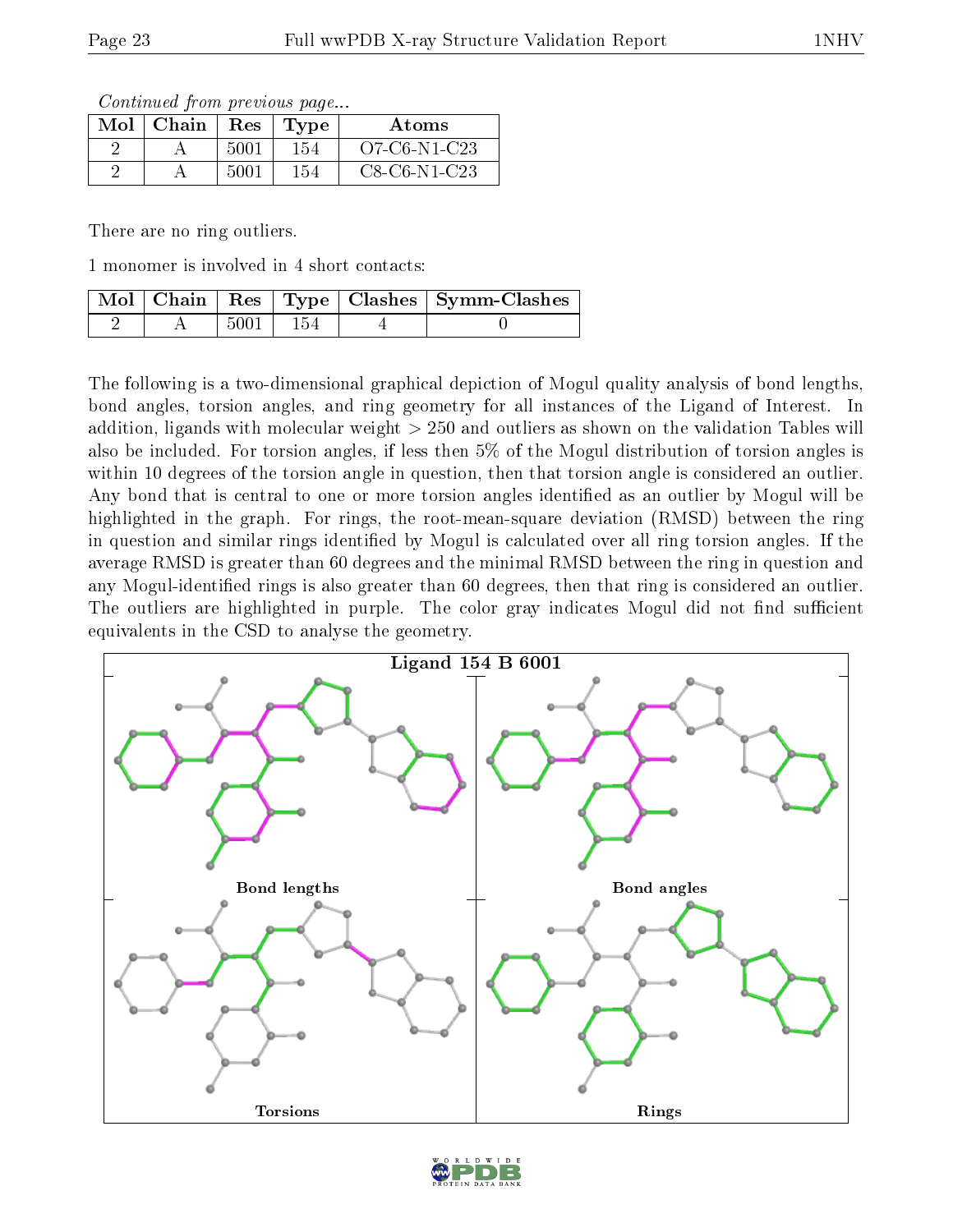

### 5.7 [O](https://www.wwpdb.org/validation/2017/XrayValidationReportHelp#nonstandard_residues_and_ligands)ther polymers (i)

There are no such residues in this entry.

### 5.8 Polymer linkage issues (i)

There are no chain breaks in this entry.

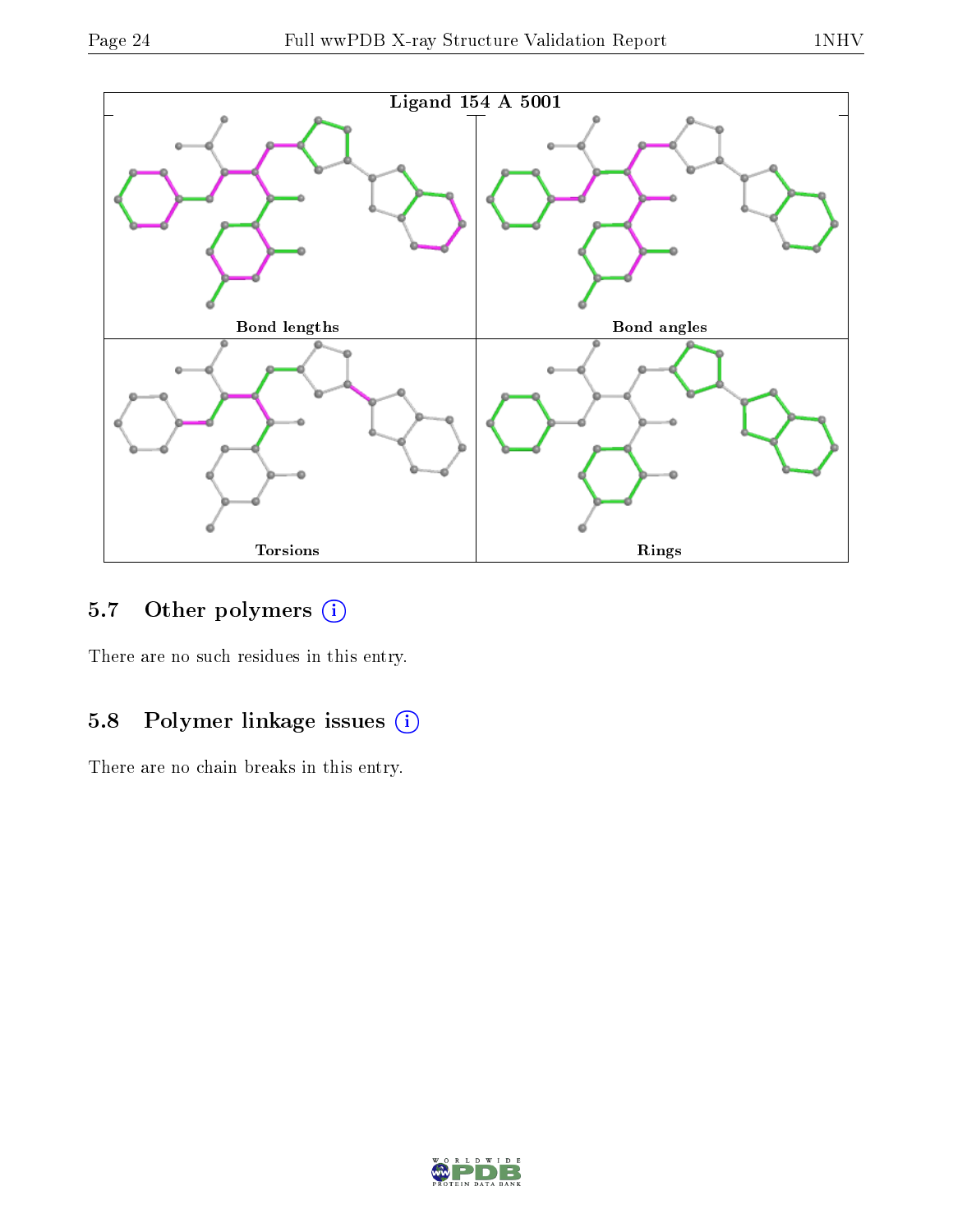# 6 Fit of model and data  $(i)$

### 6.1 Protein, DNA and RNA chains  $(i)$

In the following table, the column labelled  $#RSRZ> 2'$  contains the number (and percentage) of RSRZ outliers, followed by percent RSRZ outliers for the chain as percentile scores relative to all X-ray entries and entries of similar resolution. The OWAB column contains the minimum, median,  $95<sup>th</sup>$  percentile and maximum values of the occupancy-weighted average B-factor per residue. The column labelled ' $Q< 0.9$ ' lists the number of (and percentage) of residues with an average occupancy less than 0.9.

| Mol | Chain | Analysed          | ${ <\hspace{-1.5pt}{\mathrm{RSRZ}} \hspace{-1.5pt}>}$ | $\#\text{RSRZ}{>}2$ |  | $\vert$ OWAB( $A^2$ ) | $\mathrm{Q}{<}0.9$           |  |
|-----|-------|-------------------|-------------------------------------------------------|---------------------|--|-----------------------|------------------------------|--|
|     |       | 558/578 (96%)     | 0.07                                                  | $34(6\%)$ 21        |  | $\parallel$ 17        | $\vert 8, 28, 63, 102 \vert$ |  |
|     |       | $561/578$ (97%)   | 0.19                                                  | $34(6\%)$ 21        |  | $\vert$ 17 $\vert$    | 9, 29, 70, 99                |  |
| All | All   | $1119/1156(96\%)$ | 0.13                                                  | 68 (6\%) 21         |  | $\vert$ 17 $\vert$    | 8, 29, 68, 102               |  |

All (68) RSRZ outliers are listed below:

| Mol            | Chain                   | Res              | Type                    | RSRZ             |
|----------------|-------------------------|------------------|-------------------------|------------------|
| $\mathbf{1}$   | Β                       | 549              | <b>GLY</b>              | 11.0             |
| $\overline{1}$ | Β                       | 563              | <b>SER</b>              | 9.0              |
| $\overline{1}$ | $\overline{\mathrm{B}}$ | 550              | <b>TRP</b>              | 8.6              |
| $\overline{1}$ | $\boldsymbol{A}$        | 550              | TRP                     | 8.5              |
| $\overline{1}$ | $\overline{\rm A}$      | 561              | <b>TYR</b>              | 7.9              |
| $\overline{1}$ | $\boldsymbol{B}$        | 561              | <b>TYR</b>              | 7.7              |
| $\overline{1}$ | $\boldsymbol{B}$        | 548              | SER                     | 7.3              |
| $\overline{1}$ | $\overline{\mathbf{B}}$ | 566              | $\rm{ARG}$              | $\overline{7.1}$ |
| $\overline{1}$ | $\boldsymbol{B}$        | 565              | SER                     | $6.\overline{6}$ |
| $\overline{1}$ | $\overline{\rm A}$      | 548              | <b>SER</b>              | 6.5              |
| $\overline{1}$ | $\overline{\rm A}$      | 549              | <b>GLY</b>              | 6.5              |
| $\overline{1}$ | $\overline{A}$          | 560              | ILE                     | 6.5              |
| $\overline{1}$ | $\overline{\rm A}$      | 563              | <b>SER</b>              | 6.4              |
| $\overline{1}$ | $\overline{\mathrm{B}}$ | 544              | $\widetilde{{\rm GLN}}$ | 6.4              |
| $\overline{1}$ | $\overline{\mathrm{B}}$ | 546              | $\overline{\text{ASP}}$ | 6.2              |
| $\mathbf{1}$   | $\boldsymbol{B}$        | 542              | $\overline{\rm ALA}$    | $6.\overline{0}$ |
| $\overline{1}$ | $\overline{\rm A}$      | $\overline{562}$ | $\overline{HIS}$        | 5.9              |
| $\overline{1}$ | B                       | 556              | <b>SER</b>              | 5.7              |
| $\overline{1}$ | $\overline{\mathrm{B}}$ | 560              | ILE                     | $5.6\,$          |
| $\overline{1}$ | $\overline{B}$          | 543              | SER                     | 5.5              |
| $\overline{1}$ | $\overline{\rm A}$      | 556              | $\overline{\text{SER}}$ | 5.3              |
| $\overline{1}$ | Β                       | 564              | LEU                     | $\overline{5.2}$ |
| $\mathbf{1}$   | A                       | 546              | <b>ASP</b>              | $5.0\,$          |
| $\mathbf{1}$   | Β                       | 541              | $\overline{\rm ALA}$    | 4.8              |

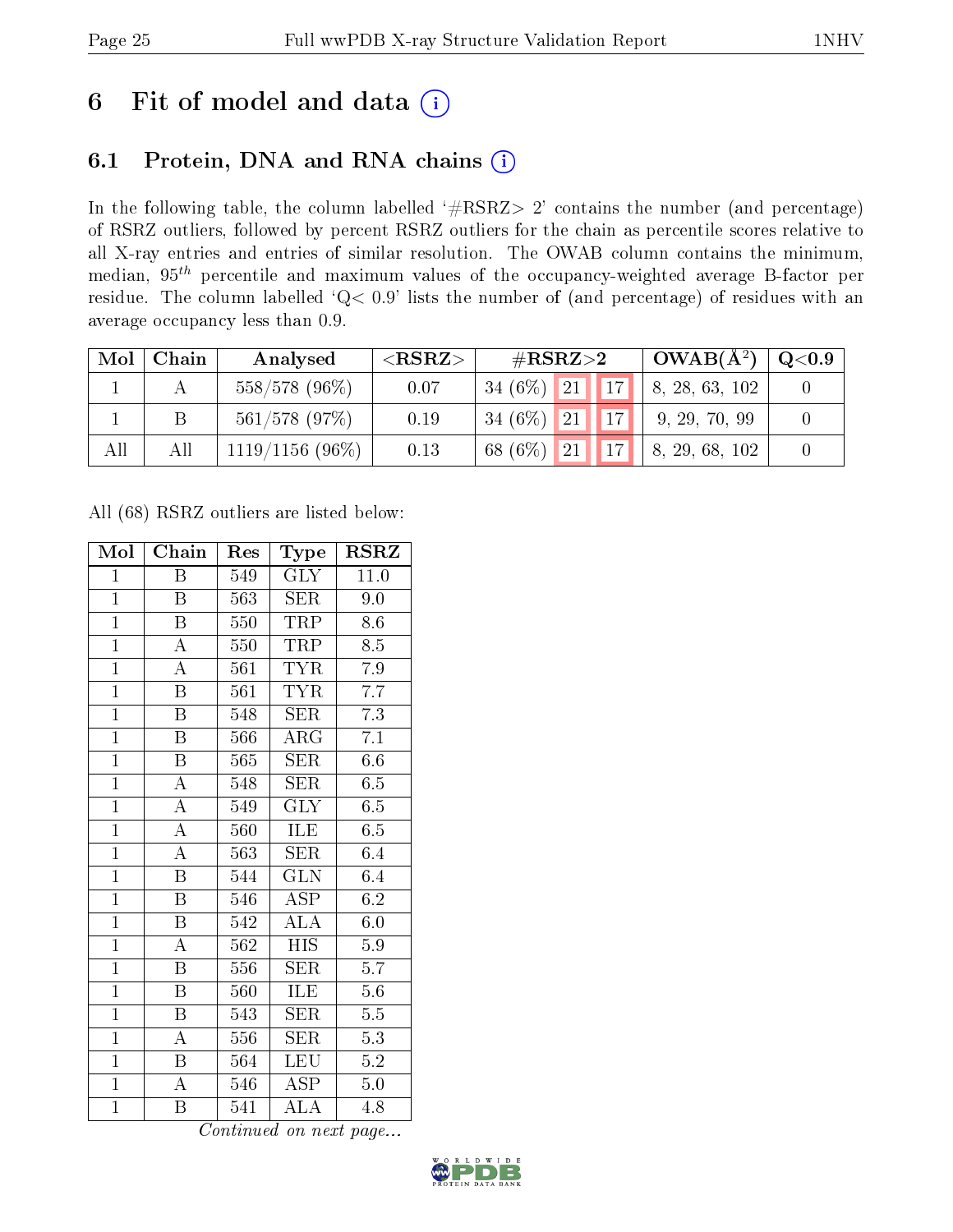| Mol            | <b>Chain</b>            | Res              | Type                    | <b>RSRZ</b>      |  |
|----------------|-------------------------|------------------|-------------------------|------------------|--|
| $\mathbf 1$    | A                       | 448              | <b>TYR</b>              | 4.8              |  |
| $\mathbf 1$    | $\boldsymbol{A}$        | 542              | $\overline{\text{ALA}}$ | 4.6              |  |
| $\overline{1}$ | $\overline{\mathrm{B}}$ | 545              | LEU                     | 4.6              |  |
| $\overline{1}$ | $\boldsymbol{A}$        | $\overline{544}$ | $\overline{\text{GLN}}$ | 4.6              |  |
| $\overline{1}$ | $\overline{\rm A}$      | 559              | $\overline{\text{ASP}}$ | $\overline{4.5}$ |  |
| $\mathbf{1}$   | B                       | 547              | <b>LEU</b>              | 4.5              |  |
| $\mathbf{1}$   | A                       | 545              | LEU                     | $4.0\,$          |  |
| $\mathbf{1}$   | B                       | 559              | $\overline{\text{ASP}}$ | 3.8              |  |
| $\overline{1}$ | $\, {\bf B}$            | 551              | PHE                     | 3.8              |  |
| $\overline{1}$ | $\overline{A}$          | 547              | <b>LEU</b>              | $\overline{3.8}$ |  |
| $\mathbf{1}$   | $\overline{\rm A}$      | 543              | <b>SER</b>              | 3.7              |  |
| $\mathbf{1}$   | $\overline{\mathrm{B}}$ | 555              | <b>TYR</b>              | 3.7              |  |
| $\overline{1}$ | $\overline{\text{B}}$   | 562              | $\overline{HIS}$        | 3.6              |  |
| $\overline{1}$ | Β                       | 558              | $\overline{\text{GLY}}$ | $3.6\,$          |  |
| $\overline{1}$ | $\overline{\rm A}$      | 541              | $\overline{\rm ALA}$    | $\overline{3.4}$ |  |
| $\mathbf{1}$   | Β                       | 329              | <b>THR</b>              | $3.0\,$          |  |
| $\overline{1}$ | $\overline{\mathrm{B}}$ | $\overline{552}$ | <b>VAL</b>              | $\overline{2.9}$ |  |
| $\mathbf{1}$   | $\boldsymbol{A}$        | 555              | <b>TYR</b>              | 2.9              |  |
| $\overline{1}$ | A                       | 540              | PRO                     | 2.7              |  |
| $\overline{1}$ | $\overline{\rm A}$      | 535              | $\overline{\text{LYS}}$ | $2.6\,$          |  |
| $\overline{1}$ | $\, {\bf B}$            | 447              | ILE                     | $2.5\,$          |  |
| $\overline{1}$ | $\overline{\rm A}$      | 552              | <b>VAL</b>              | $2.5\,$          |  |
| $\overline{1}$ | A                       | 447              | ILE                     | $2.5\,$          |  |
| $\overline{1}$ | $\overline{\mathrm{B}}$ | 554              | $\overline{\text{GLY}}$ | 2.4              |  |
| $\mathbf{1}$   | B                       | 94               | PRO                     | $2.4\,$          |  |
| $\mathbf{1}$   | B                       | 113              | <b>SER</b>              | 2.4              |  |
| $\mathbf{1}$   | A                       | 106              | $\overline{\text{LYS}}$ | 2.4              |  |
| $\overline{1}$ | $\overline{B}$          | 448              | <b>TYR</b>              | 2.3              |  |
| $\overline{1}$ | $\overline{\rm A}$      | 557              | $\overline{\text{GLY}}$ | $\overline{2.3}$ |  |
| $\mathbf{1}$   | Β                       | 95               | <b>HIS</b>              | 2.3              |  |
| $\mathbf{1}$   | A                       | 553              | ALA                     | $2.3\,$          |  |
| $\mathbf{1}$   | $\overline{\mathrm{B}}$ | 553              | $\overline{\rm ALA}$    | $\overline{2.2}$ |  |
| $\mathbf{1}$   | $\overline{\rm A}$      | 531              | LYS                     | $2.\overline{1}$ |  |
| $\mathbf{1}$   | $\overline{\rm A}$      | $\overline{93}$  | $\overline{\text{PRO}}$ | $\overline{2.1}$ |  |
| $\mathbf{1}$   | A                       | 554              | <b>GLY</b>              | 2.1              |  |
| $\mathbf{1}$   | $\overline{\rm A}$      | 558              | <b>GLY</b>              | $\overline{2.1}$ |  |
| $\mathbf{1}$   | A                       | 148              | $\overline{{\rm GLN}}$  | $\overline{2.1}$ |  |
| $\overline{1}$ | B                       | 530              | VAL                     | $\overline{2.1}$ |  |
| $\mathbf{1}$   | Β                       | 309              | $\overline{\text{GLN}}$ | $2.0\,$          |  |
| $\mathbf{1}$   | A                       | 454              | ILE                     | 2.0              |  |
| $\mathbf{1}$   | A                       | 551              | PHE                     | 2.0              |  |
| $\mathbf{1}$   | Β                       | 213              | <b>ASN</b>              | $2.0\,$          |  |

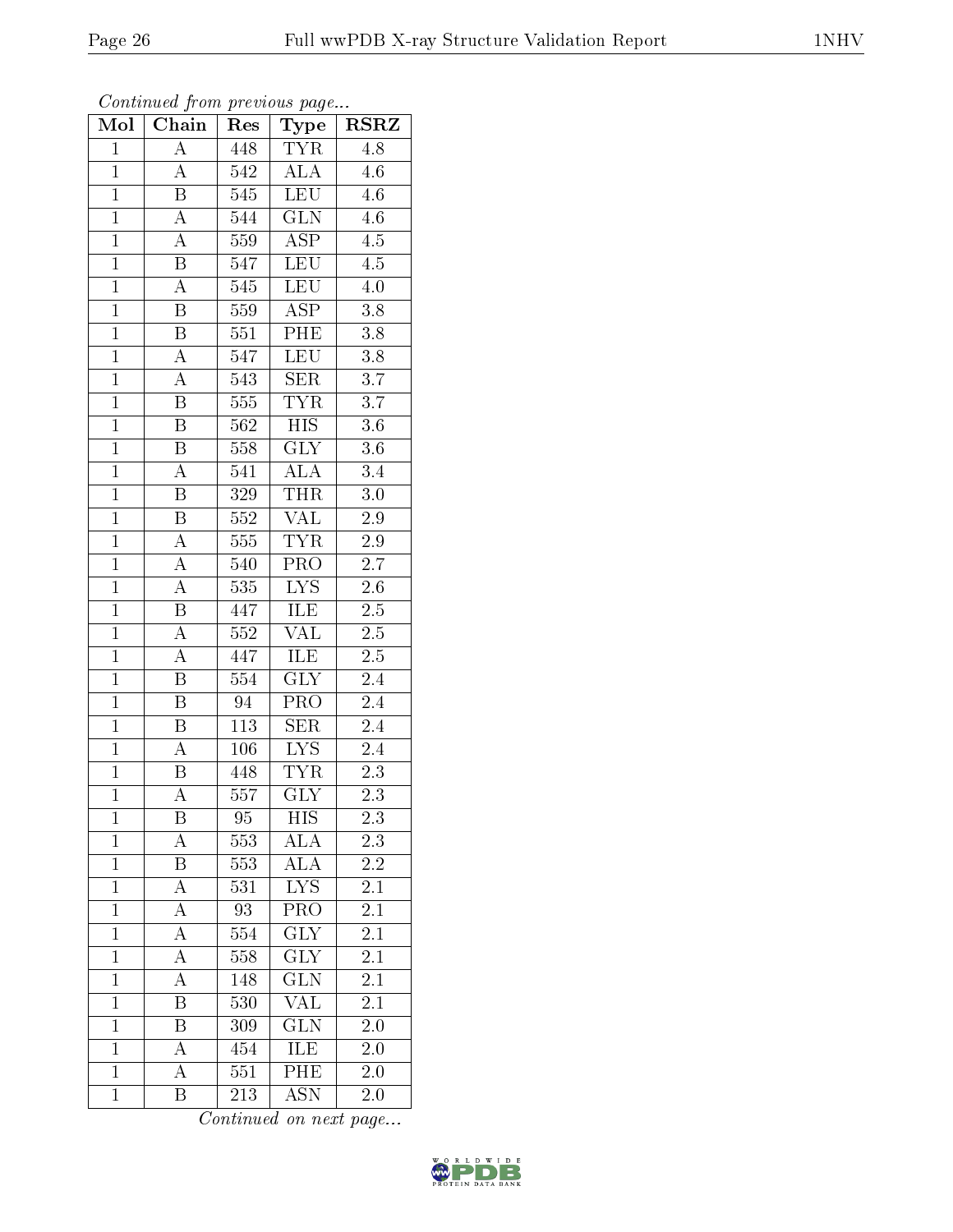Continued from previous page...

| Mol | Chain | $\mid$ Res | Type | <b>RSRZ</b> |
|-----|-------|------------|------|-------------|
|     |       | 309        | -GLN |             |
|     |       | 113        | ÷Н.  |             |

#### 6.2 Non-standard residues in protein, DNA, RNA chains  $(i)$

There are no non-standard protein/DNA/RNA residues in this entry.

### 6.3 Carbohydrates  $(i)$

There are no carbohydrates in this entry.

### 6.4 Ligands  $(i)$

In the following table, the Atoms column lists the number of modelled atoms in the group and the number defined in the chemical component dictionary. The B-factors column lists the minimum, median,  $95<sup>th</sup>$  percentile and maximum values of B factors of atoms in the group. The column labelled  $Q < 0.9$ ' lists the number of atoms with occupancy less than 0.9.

| Mol |     |      |          |      |      | $\top$ Type   Chain   Res   Atoms   RSCC   RSR   B-factors $(\rm \AA^2)$   Q<0.9 |  |
|-----|-----|------|----------|------|------|----------------------------------------------------------------------------------|--|
|     | 154 | 6001 | $-37/37$ | 0.79 | 0.35 | 40.46.61.61                                                                      |  |
|     | 154 | 5001 | -37/37   | 0.81 | 0.30 | 37, 44, 58, 59                                                                   |  |

The following is a graphical depiction of the model fit to experimental electron density of all instances of the Ligand of Interest. In addition, ligands with molecular weight  $> 250$  and outliers as shown on the geometry validation Tables will also be included. Each fit is shown from different orientation to approximate a three-dimensional view.

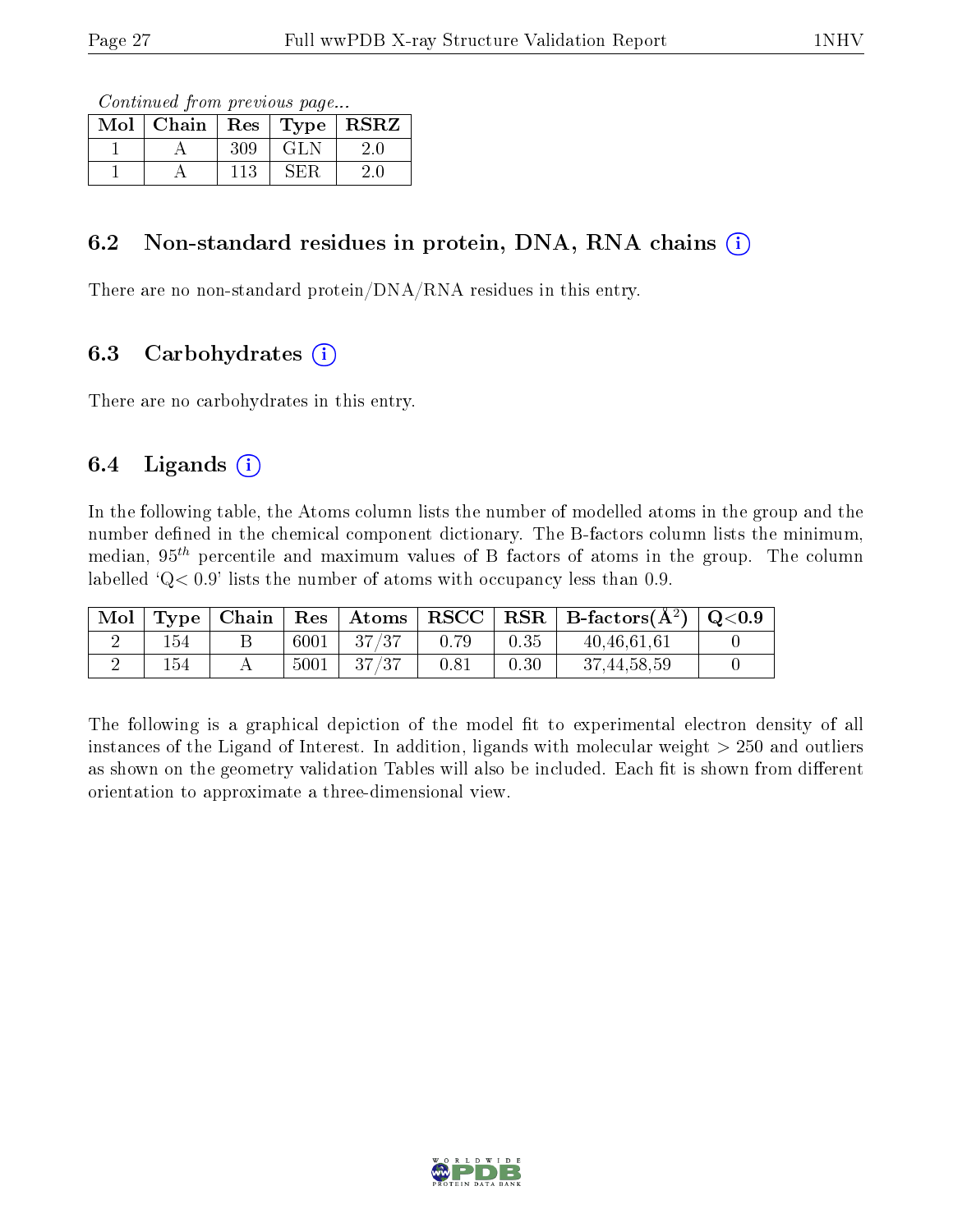